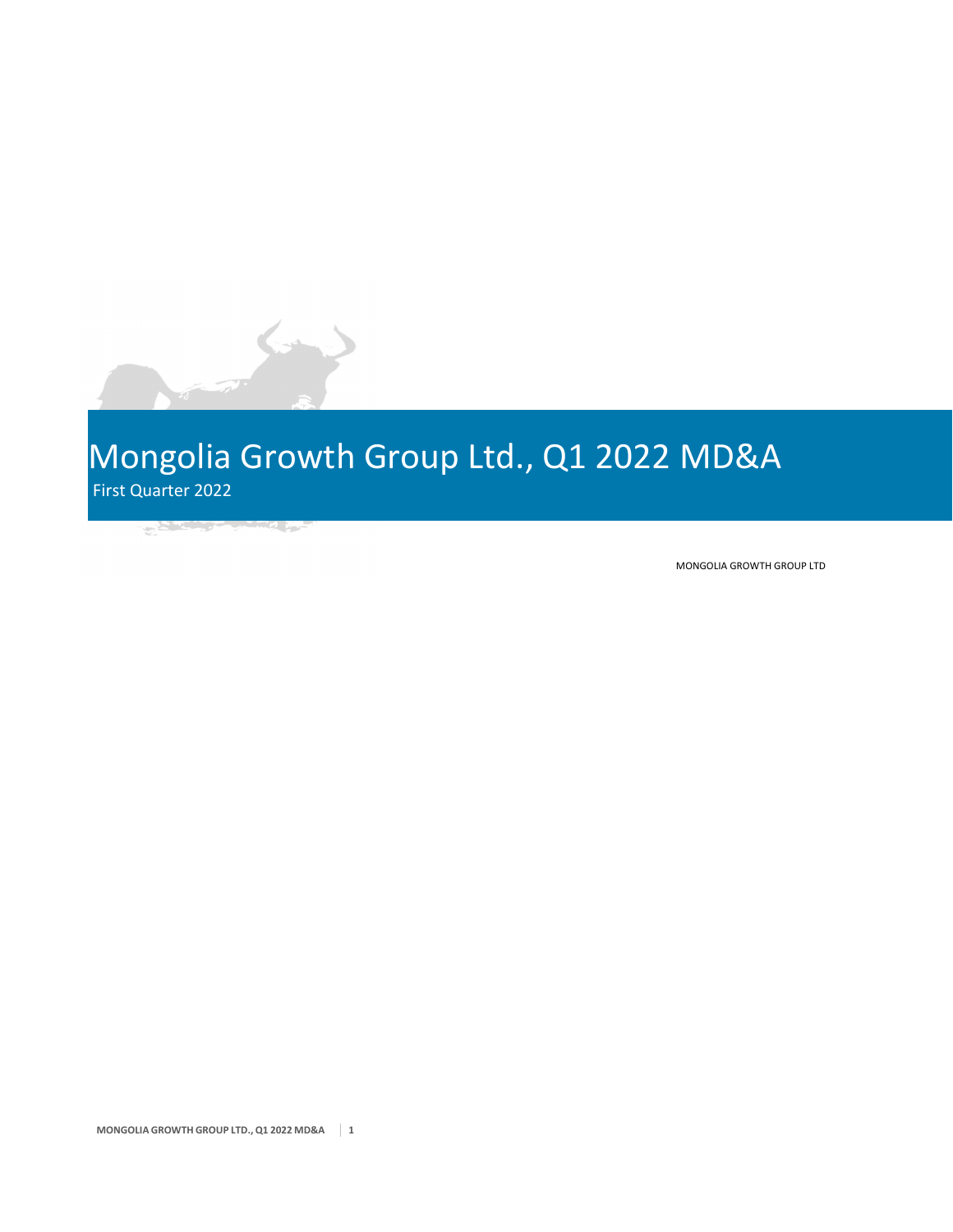# **TO THE SHAREHOLDERS OF MGG**

The first quarter of 2022 continued upon our success achieved during 2021. Our subscription data business (KEDM) continues to grow and surpassed USD \$2 million in receipts early in the second quarter. Meanwhile, our net cash, digital assets and net marketable securities balance grew to \$37.7 million. More importantly, for the first time since our company was launched, operating income exceeded operating expenses, despite continued operating losses in Mongolia and substantial investments at KEDM. Based on current subscriber trends at KEDM, and a reasonable expectation for renewal rates, we believe that our company will show positive operating income going forward (excluding one‐time expenses).

Our goal is to grow operating income, while staying disciplined on the expense line. During 2022, we intend to focus on launching and acquiring new services to broaden our subscription data business, while seeking other businesses that we can acquire all or part of as we grow our Merchant Banking business.

Given our growth plans, our expectation is that our expense line will grow substantially during 2022. This is necessary to invest in future growth. Additionally, we anticipate that elevated legal, tax and corporate structuring expenses will continue during 2022 as we focus on optimizing our corporate structure. Given that insiders own approximately 30% of the shares of this company, we intend to be frugal in our spending, but we must increase spending in order to reinvest and grow.

We now segregate our business lines into three categories (Investment Properties, Subscription Business Products, and Corporate Division (which includes our investment portfolio).

## **Investment Properties:**

The first quarter of 2022 continued to be difficult for our Mongolian property operations. During the quarter we reported \$204,071 (2021‐ \$144,421) of leasing revenue and \$30,858 (2021 ‐ \$105.440) of other revenue (primarily 3rd party), offset by \$178,277 (2021‐ \$209,579) of expenses in Mongolia. Unfortunately, we have zero visibility into the future trajectory of the economic crisis in Mongolia. Until businesses are allowed to operate without interference, we are likely to continue to report depressing returns from our Mongolian operations.

During 2021, we purchased a mixed-use property in Puerto Rico that we are in the process of renovating. We intend to use this property primarily for internal purposes, though we believe we can rent portions of the property to earn rental income.

## **Subscription Business Products:**

KEDM, our subscription business, which tracks various Event‐Driven strategies, successfully transitioned into a revenue producing product on July 1<sup>st</sup> of 2021. During the first quarter, we recognized \$604,677 of revenue at a very healthy margin while taking in \$402,466 of gross subscription receipts. As approximately half of our subscribers subscribed during June of 2021, there will be periods where recognized revenue exceeds subscription proceeds, therefore Gen and I are focused on overall subscriber count and monthly recognized revenue to track the performance of this business.

During the first quarter, recognized revenue and subscriber count continued to increase each month sequentially and has continued to increase into the second quarter. As of the date of this letter, we have taken in over USD \$2 million in subscription proceeds. We intend to aggressively invest resources to improve KEDM and increase the overall value proposition for subscribers. Additionally, given the reception to KEDM amongst readers, we intend to increase our marketing to grow the subscriber base. We believe that these two initiatives will reduce the short‐term profitability of the subscription business, however we intend to moderate spending so that the business remains profitable.

Given the success to date of KEDM, we believe that there are ancillary services that we can launch and monetize, providing further value to KEDM subscribers. It is likely that these services will be a cost center as they are conceived and grown, before eventual monetization. To learn more about KEDM, go to www.KEDM.COM. Additionally, the company is considering acquiring other subscription products that would be complementary to KEDM.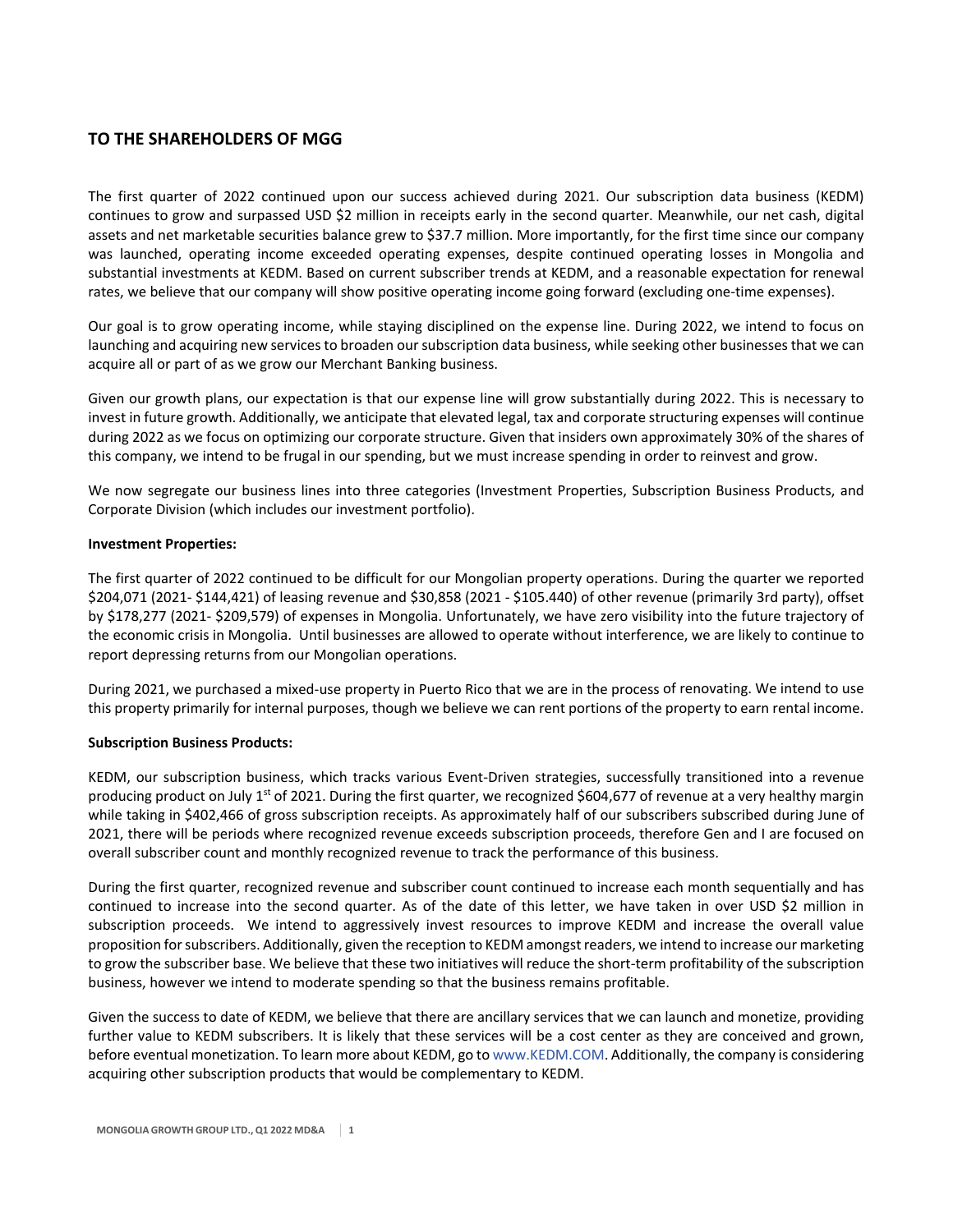#### **Corporate Division:**

During the first quarter, our corporate expensesincreased primarily due to an increase in legal, tax and corporate structuring expenses. We expect this elevated level of expenses to continue during much of 2022. Additionally, we anticipate that corporate expenses will increase in future quarters as we add staff to help grow our business—particularly related to business development activities and the marketing of KEDM.

Our public securities portfolio produced a \$4,318,099 unrealized gain and a \$4,974,166 realized gain. I would like to caution you strongly that returns like we have recently experienced, are highly unlikely to be repeated in future quarters. Our portfolio is currently concentrated in investments in oil futures and futures options (including fully offsetting futures call option spreads) energy services companies, uranium, and the housing sector. Additionally, we initiated a small position in a cryptocurrency named Monero, that we added moderately to during the first quarter. We view these investments as highly liquid, inflation protected, alternatives to holding cash and we intend to liquidate various investments should we find additional businesses to launch or acquire stakes in.

#### **Conclusion**

The first quarter of 2022 continued the prior year's successes. We have now incubated and launched KEDM with great success and expect it to become a rapidly growing revenue stream that we can build upon. As we transition into a Merchant Bank, we intend to scale up our staffing, target unique opportunities and continue to profitably diversify our company.

While we remain optimistic about Mongolia's long-term future, it remains mired in economic crisis. As a result, we remain focused on selling non‐core property assets (particularly in office and re‐development) in order to diversify the company, while keeping our core portfolio and management team, so that we can pivot back to Mongolia if the economy ever returns to attractive growth rates.

During the quarter, the company did not repurchase any shares under its Normal Course Issuer Bid. At quarter end, our share count was 27,778,499 or 22% fewer than during our peak share‐count in 2016. To date, the company hasrepurchased a total of 7,754,100 shares.

We're excited for the future now that we have the financial resources to reinvest.

Sincerely,

 $A\theta$ 

Harris Kupperman CEO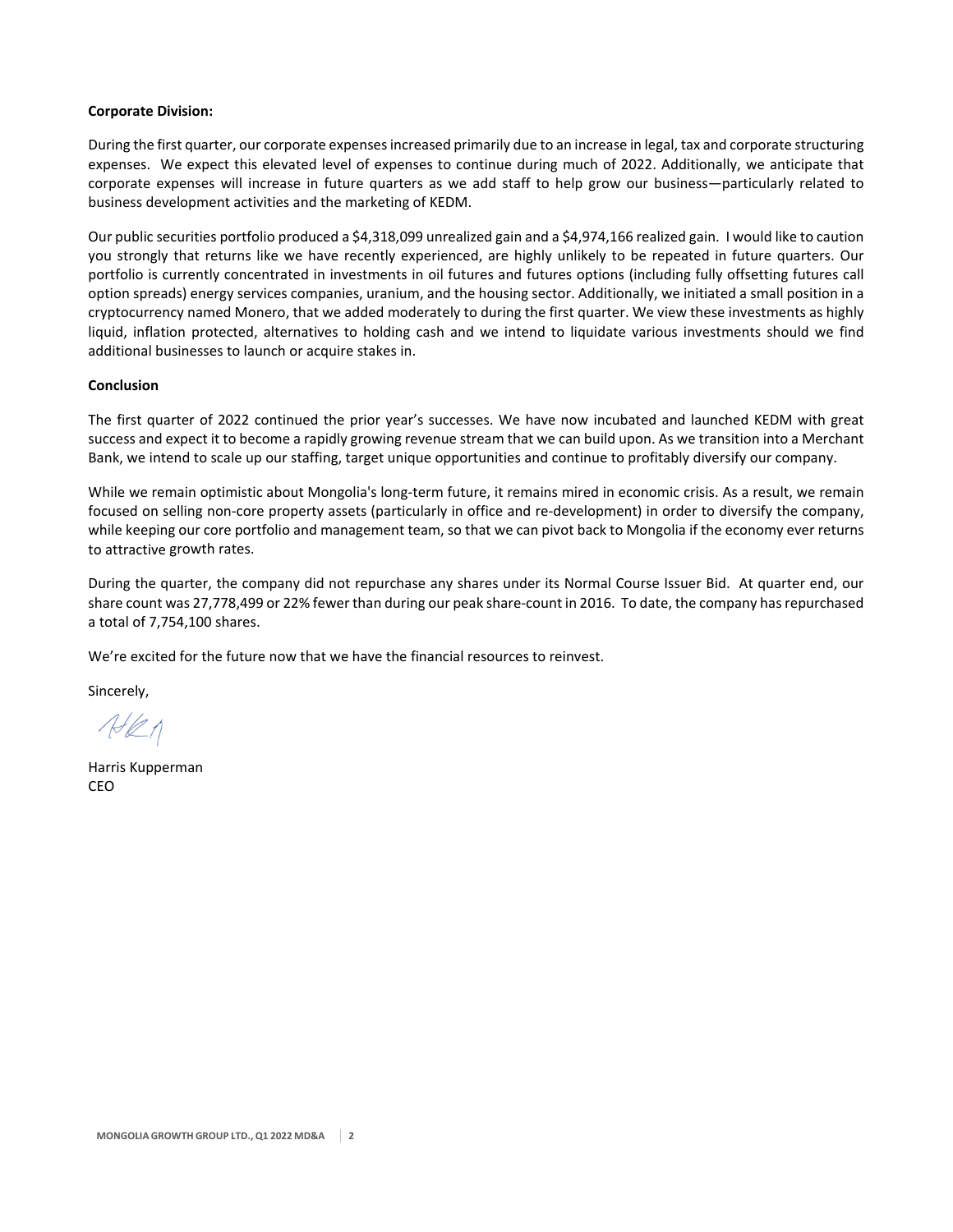# **MONGOLIA GROWTH GROUP LTD**

# **Management Discussion & Analysis**

# **March 31, 2022**

The management of Mongolia Growth Group Ltd. ("MGG" or "the Corporation") presents the Corporation's management discussion and analysis for the three months ended March 31, 2022 (the "MD&A"), compared with the three months ended March 31, 2021. As of January 1, 2011, the Corporation adopted International Financial Reporting Standards ("IFRS"). This MD&A provides an overall discussion, followed by analysis of the performance of the Corporation's major reportable segments. The reporting and presentation currency in the consolidated financial statements and in this discussion and analysis is the Canadian dollar, unless otherwise noted.

This MD&A is dated May 20, 2022 and incorporates all relevant information and considerations to that date.

The following discussion and analysis should be read in conjunction with the consolidated financial statements of the Corporation for the three months ended March 31, 2022 and March 31, 2021 together with all of the notes, risk factors and information contained therein, available on SEDAR at www.sedar.com.

# **Forward Looking Statements**

This MD&A contains forward-looking statements relating to future events. In some cases, forward-looking statements can be identified by words such as "anticipate", "continue", "estimate", "expect", "forecast", "may", "will", "project", "should", "believe", or similar expressions. These statements represent management's best projections but undue reliance should not be placed upon them as they are derived from numerous assumptions. These assumptions are subject to known and unknown risks and uncertainties, including the "Risks and Uncertainties" as discussed herein. Actual performance and financial results will differ from any projections of future performance or results expressed or implied by such forward looking statements and the difference may be material.

Accordingly, readers are cautioned that events or circumstances could cause results to differ materially from those predicted. From time to time, the Corporation's management may make estimates and have opinions that form the basis for the forward‐looking statements. The Corporation assumes no obligation to update such statements if circumstances, management's estimates, or opinions change.

Forward looking statements are included within the Outlook, and Executive Strategy sections of this MD&A.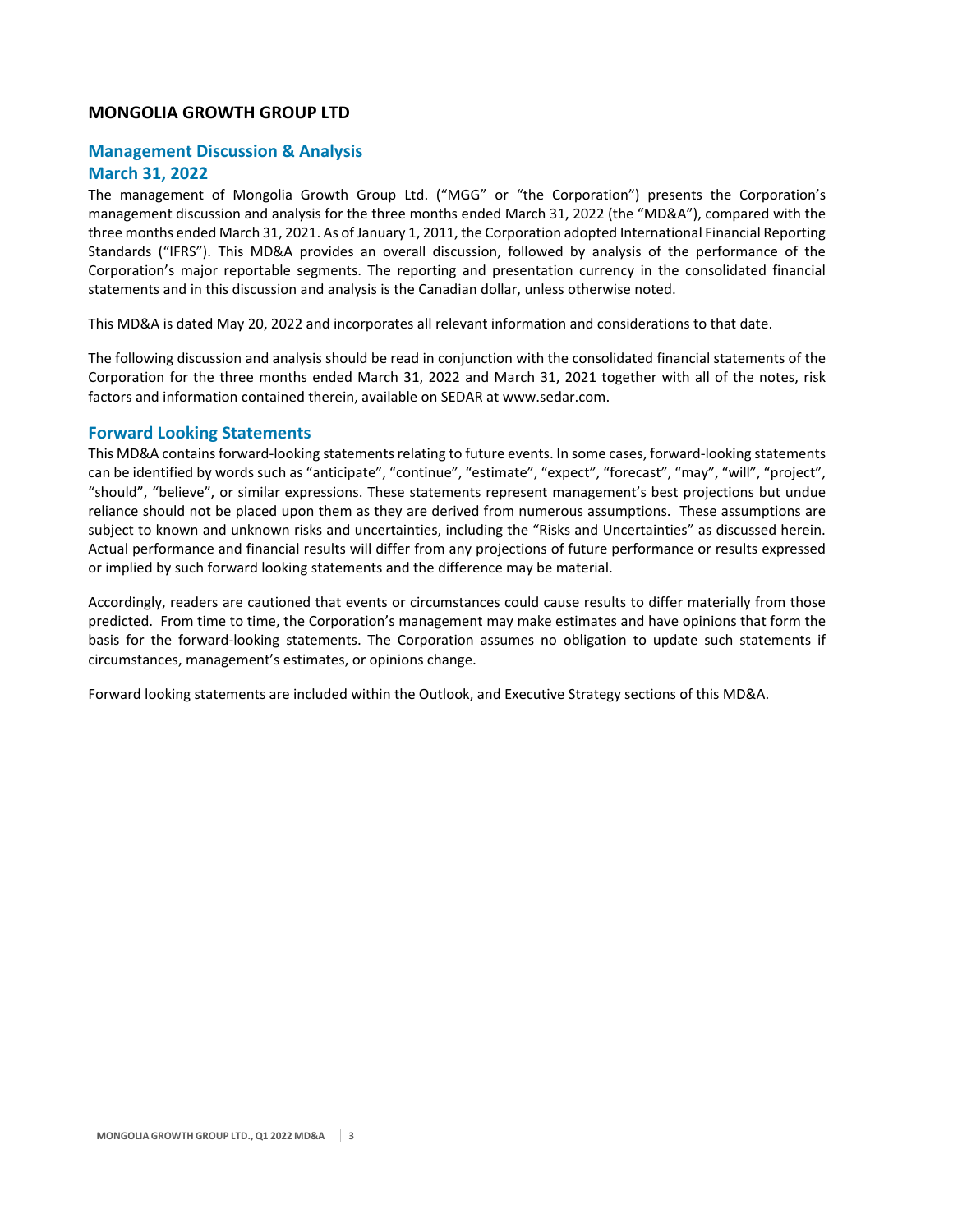# **Section 1 – Overview**

# **Financial and Operational Overview**

The Corporation has three core focuses of operation: Investment Properties, Subscription Products, and Corporate.

Management believes that its Mongolian property operations are not at a sufficient scale to be cash flow positive. As such, the Corporation is looking at various investment opportunities outside of Mongolia, in order to diversify its business and has adopted a Merchant Bank model. Since 2017, the Corporation has spent substantial time evaluating a number of businesses for acquisition but has not decided to move forward on any acquisition. However, the Corporation has incubated and launched a Subscription Products business, which began to produce revenue during the third quarter of 2021.

The first quarter saw an increase in overall revenue primarily related to the increase in subscription products revenue in addition to an increase in rental income from its Mongolian property portfolio. Additionally, the Corporation recognized realized and unrealized gains from its investment portfolio.

The Corporation's rental revenue during the quarter was back to pre‐pandemic levels as discounts to tenants were discontinued. The Corporation continued to maintain a high occupancy rate, ending the quarter will full retail and office occupancy rates.

During the first quarter, the Company sold two properties with a value of \$376,215 and a net gain of \$nil (Q1 2021 – one property sold, with a net gain of \$nil). It is anticipated that the Corporation will continue to dispose of non‐core Mongolian properties in future quarters in order to fund future working capital needs, along with funding the start‐ up costs or capital cost of the acquisition of a business outside of Mongolia.

During the quarter, the Corporation recognized revenue of \$604,677 (Q1 2021- \$nil) from its newly launched subscription data products business named KEDM. It is anticipated that KEDM related revenue will increase in future quarters as the number of subscribers increases and the Corporation adds additional services to the core KEDM platform. The increases in revenue will be somewhat offset by the expectation of additional costs in relation to marketing and producing KEDM.

While the Corporation seeks out a business to build or acquire, the Corporation has invested its excess capital in publicly traded securities. During the quarter, the Corporation's investment portfolio experienced \$4,974,166 of realized gains and \$4,318,099 of unrealized gains. As of the end of March, the Corporation has in excess of \$37 million of cash and net marketable securities with negligible debt (when excluding margin borrowings). The Corporation believes that over time, it will continue to dispose of Mongolian property assets to fund potential future investments outside Mongolia. The Corporation seesits public securities holdings as a source of capital to fund a future acquisition along with the working capital needs of the business. The Corporation may also be forced to take on additional borrowings or issue equity in order to finance a future acquisition.

## **Economic Overview**

Starting in 2012, the Mongolian government initiated a program to restrict and inhibit foreign investment. Additionally, various government officials made statements designed to intimidate foreign investors, followed by arbitrary arrests of foreign employees and confiscations of foreign investments. These actions led to a dramatic slow‐ down in foreign direct investment (FDI) and an exodus of foreign investors. The economy would have entered a crisis sooner if not for expansionary fiscal policy and monetary stimulus from the Central Bank of Mongolia. However, by 2014, even this stimulus was insufficient to avert the economic crisis which is currently ongoing.

Despite official statistics that tended to show moderate economic growth, the Corporation is of the opinion that the economy had been in contraction from 2014 until mid-2018, though the rate of contraction had varied based on economic policy. During the second half of 2018, the Corporation noticed the first green shoots in many years.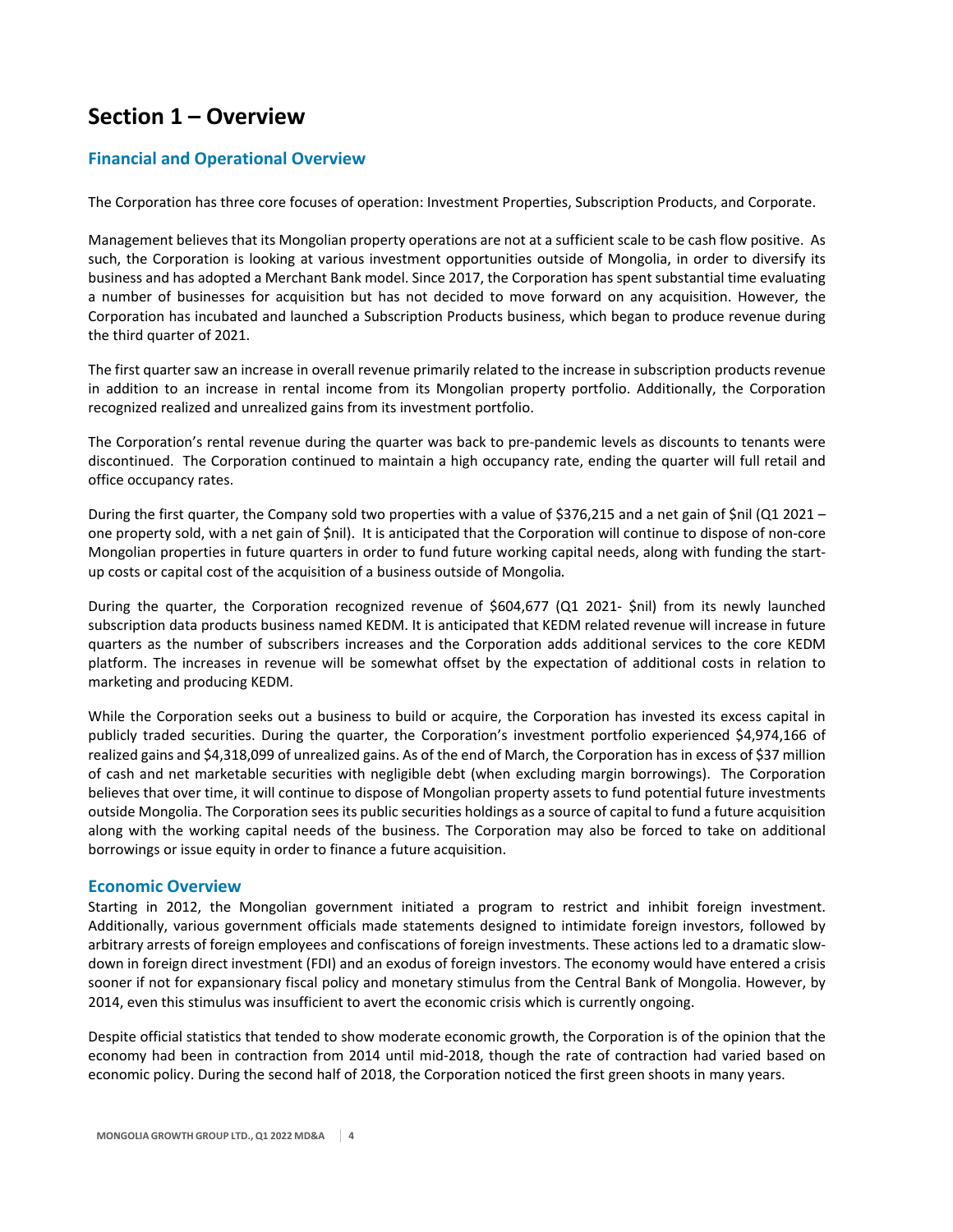Beginning in February of 2020, the Government of Mongolia undertook extraordinary actions in order to limit the spread of Covid-19. These actions included closing borders, closing schools, reducing gatherings and drastic limitations on business operations including the Corporation's operations. It is anticipated that these actions will continue to impact Mongolia's economic recovery. Since the initiation of these actions, the Corporation has experienced a material reduction in rental revenues received. Currently, there is no way to know the ultimate impact of these extraordinary actions upon the economy or the Corporation. Additionally, there is a question as to the duration of these efforts and if this will be a continued endeavor. Until the economy fully re‐opens, the Corporation anticipates continued declines in rental revenues against a fixed cost structure in Mongolia and at the corporate level.

Management believes that the current economic crisis is the result of policies that have discouraged Foreign Direct Investment ("FDI") along with Covid‐19. When the government takes the appropriate steps to stimulate FDI, it is expected that the economy can return to sustainable economic growth. Management remains a believer in the longterm growth potential of Mongolia.

Mongolia's economy is likely to be impacted by the Russian invasion of Ukraine as Russia is a substantial trading partner of Mongolia. Recent actions to restrict Russian access to SWIFT may have negative impacts upon Mongolia's ability to trade with Russia, which may negatively impact the Mongolian economy. To date, Mongolia has taken a neutral view regarding the Russian invasion. There is no way to know if Mongolia's stance will shift over time.

## **Mongolian Property Overview**

During the boom years at the beginning of this decade, multiple sizable property developments were initiated. Despite an economic crisis that began in 2014, many of these developments were ultimately completed, while new projects have continually been initiated despite weak demand for these properties. There also remains a sizable shadow inventory of partially completed projects that may re‐commence development at any time.

Before the economy was impacted by Covid‐19, well‐placed office and retail space in the city center was beginning to get absorbed and rental rates were starting to increase, for the first time in many years. Management continues to monitor and evaluate the ultimate impact of Covid‐19 on property prices and the Mongolian economy.

Management cautions investors that it is focused on continuing to dispose of non-core property assets, when possible, in order to recycle capital.

## **Mongolian Property Business**

During the past decade, Management and employees have worked hard to build up the infrastructure needed to manage MGG's institutional property platform. This platform is unique in Mongolia and is one of the only platforms capable of managing assets through the full cycle of ownership from acquisition through disposition and includes dedicated departments that manage maintenance, leasing, marketing, and tenant management. Management believes it has a strong team in place to manage the business on an ongoing basis.

Due to MGG's unique platform, the Corporation also offers third-party leasing and property management to its focus, in order to leverage its existing resources through its website at www.MGGproperties.com.

The Corporation has continued to have occupancy levels that are in excess of current market conditions, and it credits its leasing and property management teams with this success. Additionally, bad debt expense has remained below expectations.

## **Portfolio**

Mongolia Growth Group's Mongolian properties are located in the Downtown and the Central Business District of Ulaanbaatar. During 2021, the Company purchased an office building in Rincon, Puerto Rico. Within the financial statements, MGG classifies properties in each of the following categories: Investment Properties, Property and Equipment, and Other Assets/Prepaid Deposits. Fluctuations in the values of the Corporation's property portfolio during the year can be attributed to changes in valuations, properties purchased and sold, and the change in value of the functional currency (Mongolian Tögrög) versus the Canadian dollar.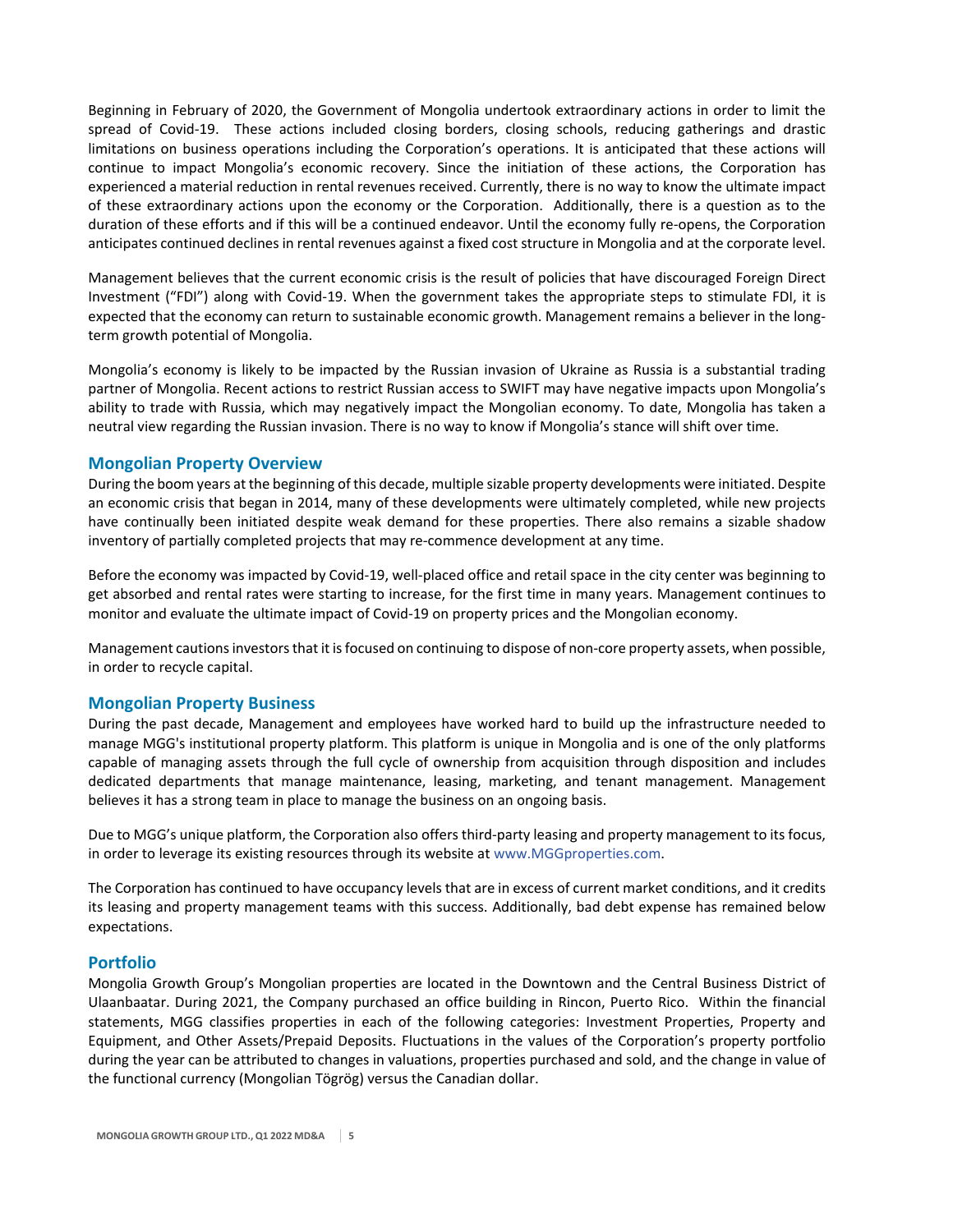## **Investment Properties**

Investment Properties include properties held to earn rental revenue, for capital appreciation, and/or for redevelopment. Investment Properties are initially valued at fair value, which is the purchase price plus any directly attributable expenditure. Investment Properties are subsequently valued at fair value, which reflects market conditions at the date of the statement of financial position.

|                        |                 | 31-March-2022 |                 | 31-December-2021 |
|------------------------|-----------------|---------------|-----------------|------------------|
|                        | # of Properties | <b>SCDN</b>   | # of Properties | <b>SCDN</b>      |
| Office                 |                 | 878.789       |                 | 925,127          |
| Retail                 |                 | 6,398,291     |                 | 7,119,588        |
| Land and Redevelopment |                 | 3,648,795     |                 | 3,841,192        |
| <b>Total</b>           |                 | 10,925,875    | 10              | 11,885,907       |

The following table represents properties classified as Investment Properties, as of March 31, 2022:

## **Property and Equipment**

Properties are classified as Property and Equipment if the Corporation occupies more than 10% of the property. Properties classified as Property and Equipment are measured at cost less accumulated depreciation, less any accumulated impairment losses. All repairs and maintenance costs to these properties are charged to the Consolidated Statement of Operations during the period in which they occur unless eligible for capitalization. The Corporation's Mongolian headquarters, purchased in October 2011, as well as the newly purchased, mixed‐use property in Puerto Rico, fall within this category. The Corporation anticipates continuing capitalized expenditures for the renovation of the newly purchased property in Puerto Rico.

The following table represents properties classified as Property and Equipment, as of March 31, 2022:

|                        |                 | 31-March-2022 |                 | 31-December-2021 |
|------------------------|-----------------|---------------|-----------------|------------------|
|                        | # of Properties | <b>SCDN</b>   | # of Properties | <b>SCDN</b>      |
| Office                 |                 | 2,174,421     |                 | 2,201,317        |
| Retail                 |                 | ۰             |                 |                  |
| Land and Redevelopment | -               | -             | -               |                  |
| <b>Total</b>           |                 | 2,174,421     |                 | 2,201,317        |

## **Occupancy Rates**

A summary of MGG's property portfolio occupancy rates is set forth in the following table:

|                    | 31-March-2022          | 31-December-2021 | 31-March-2021          |
|--------------------|------------------------|------------------|------------------------|
|                    | <b>Occupancy Rate*</b> | Occupancy Rate*  | <b>Occupancy Rate*</b> |
| Office             | 100.0%                 | 100.0%           | 89.0%                  |
| Retail             | 100.0%                 | 84.2%            | 85.2%                  |
| Weighted Average** | 100.0%                 | 91.0%            | 86.6%                  |

\* Occupancy rates are calculated on a per meter basis and only include properties in the rental pool. It does not include those currently listed for sale.

\*\* Weighted Average is calculated based on total meters available for lease

Demand for retail space has remained strong, despite a challenging economy. Occupancy levels for the Corporation's office space continues to be strong even while vacancy levels throughout the city have remained high as additional supply has entered the market.

## **Leasing Schedule**

In order to reduce the Corporation's exposure to currency fluctuations and inflation, the Corporation targets shorter lease durations with most tenants. Management's experience is that this practice is in line with the local industry standards, with the expectation that once leases expire, existing tenants are offered the first right to re‐lease the space at then prevailing market rates.

A summary of the Corporation's lease signings by asset class is presented in the chart below (while these are contracted rates, it is anticipated that many tenants will pay reduced cash rates until the economic crisis concludes):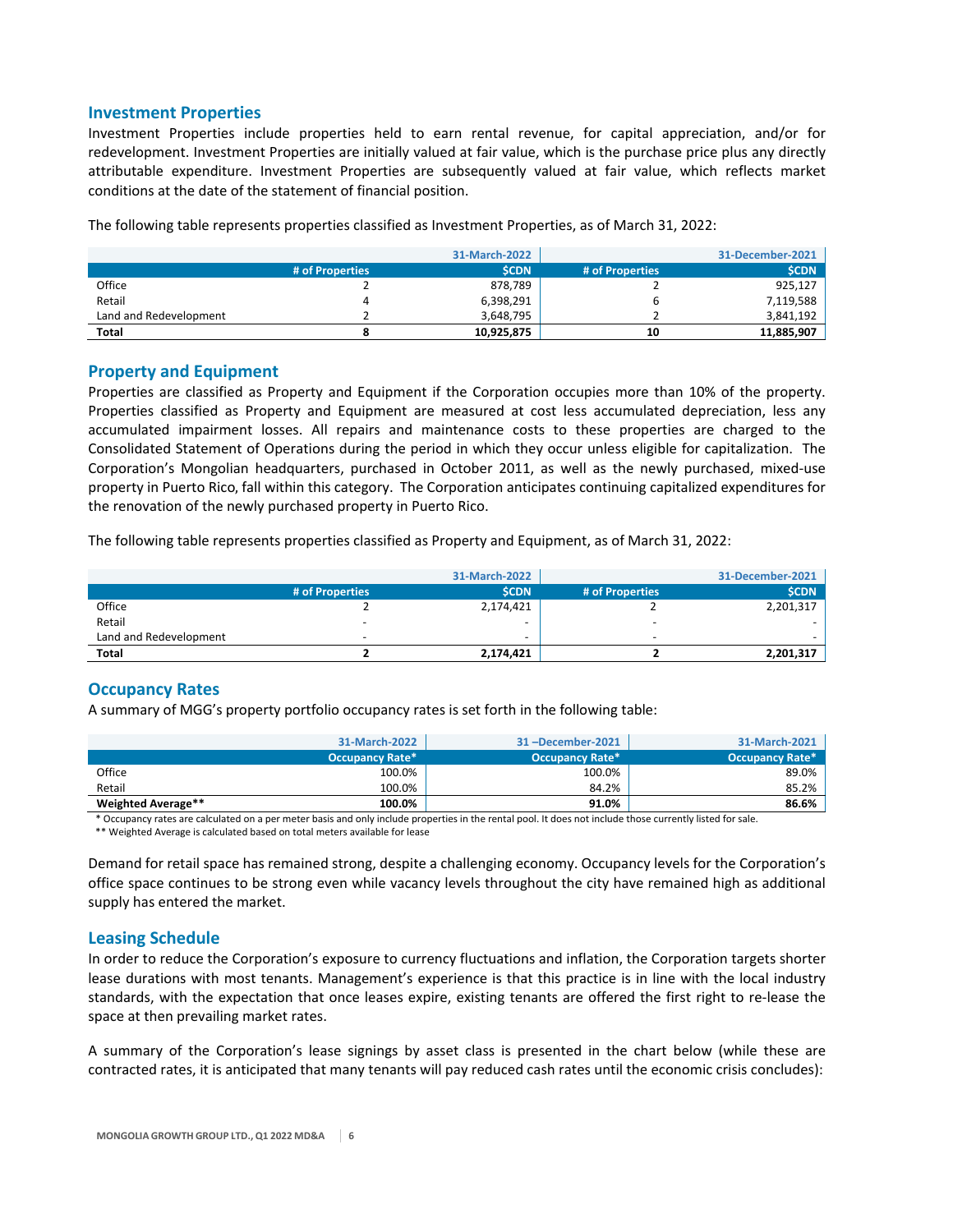| <b>Most Recent Lease Signings</b> |                           |            |                                                  |                                                  |                                |
|-----------------------------------|---------------------------|------------|--------------------------------------------------|--------------------------------------------------|--------------------------------|
| <b>Lease Type</b>                 | <b>Lease Renewal Date</b> | <b>SqM</b> | <b>Old Price Per Meter</b><br>(Mongolian Tögrög) | <b>New Price Per Meter</b><br>(Mongolian Tögrög) | Percent<br>Increase (decrease) |
| Office Lease                      | $Jan-22$                  | 36         | 40,000                                           | 45,000                                           | 12.50%                         |
| Office Lease                      | $Jan-22$                  | 31         | 40.000                                           | 45.000                                           | 12.50%                         |
| <b>Retail Lease</b>               | $Jan-22$                  | 90         | 29.333                                           | 36.667                                           | 25.00%                         |
| <b>Retail Lease</b>               | $Jan-22$                  | 35         | 5.714                                            | 5.714                                            | 0.00%                          |
| Office Lease                      | Feb-22                    | 49         | 35,000                                           | 45,000                                           | 28.57%                         |

The weighted average remaining lease length, calculated as a percentage of monthly revenues, increased during the first quarter of 2022 to 12.0 months in March 2022 compared to 7.1 months in March 2021. The increase is primarily attributed to the Corporation signing a three‐year lease with a local university for one of its office buildings.



Due to the impacts of Covid‐19, Management is unable to determine current market rates as many tenants in Mongolia are operating under some form of discount or rental holiday. It is Management's belief that the majority of the Corporation's existing leases are at rates that are in-line with prevailing market rates that existed before Covid-19. Future changes in lease rates are dependent on economic conditions.

## **Subscription Products**

For the past year, the Corporation has been building a financial data product known as KEDM, which helps investors to monitor various Event‐Driven opportunities. The Corporation initiated a paywall on July 1, 2021, in order to monetize this service. During the quarter, the Corporation recognized \$604,677 of subscription revenue. At the end of the quarter, the Corporation has \$833,259 of unearned revenue related to subscription fees that have been collected and not earned. As of March 31, 2022, the Corporation had received \$2,386,711 of total billings before fees.

The Corporation intends to increase the marketing of KEDM along with investing to improve the scope and quality of the data. Should KEDM continue to perform acceptably, the Corporation may look to launch or acquire additional subscription products. Additionally, the Corporation is reviewing additional services that it can add to the core KEDM platform in order to increase revenues. The total KEDM subscriber base has continued to grow at an attractive rate since the end of the quarter. For more information on KEDM, go to http://www.KEDM.COM.

## **Investments**

The Corporation has invested a portion of its excess capital in marketable securities. As of March 31, 2022, the Corporation held positions in multiple different publicly traded companies with the values of marketable securities owned of \$48,142,885, securities sold short of \$7,960,880 and \$8,662,849 due to broker.

During the quarter, the Corporation had realized gains of \$4,974,166 (Q1 2021- gain of \$5,960,261) from sales of public securities and experienced unrealized gains of \$4,318,099 (Q1 2021 –gain of \$492,819).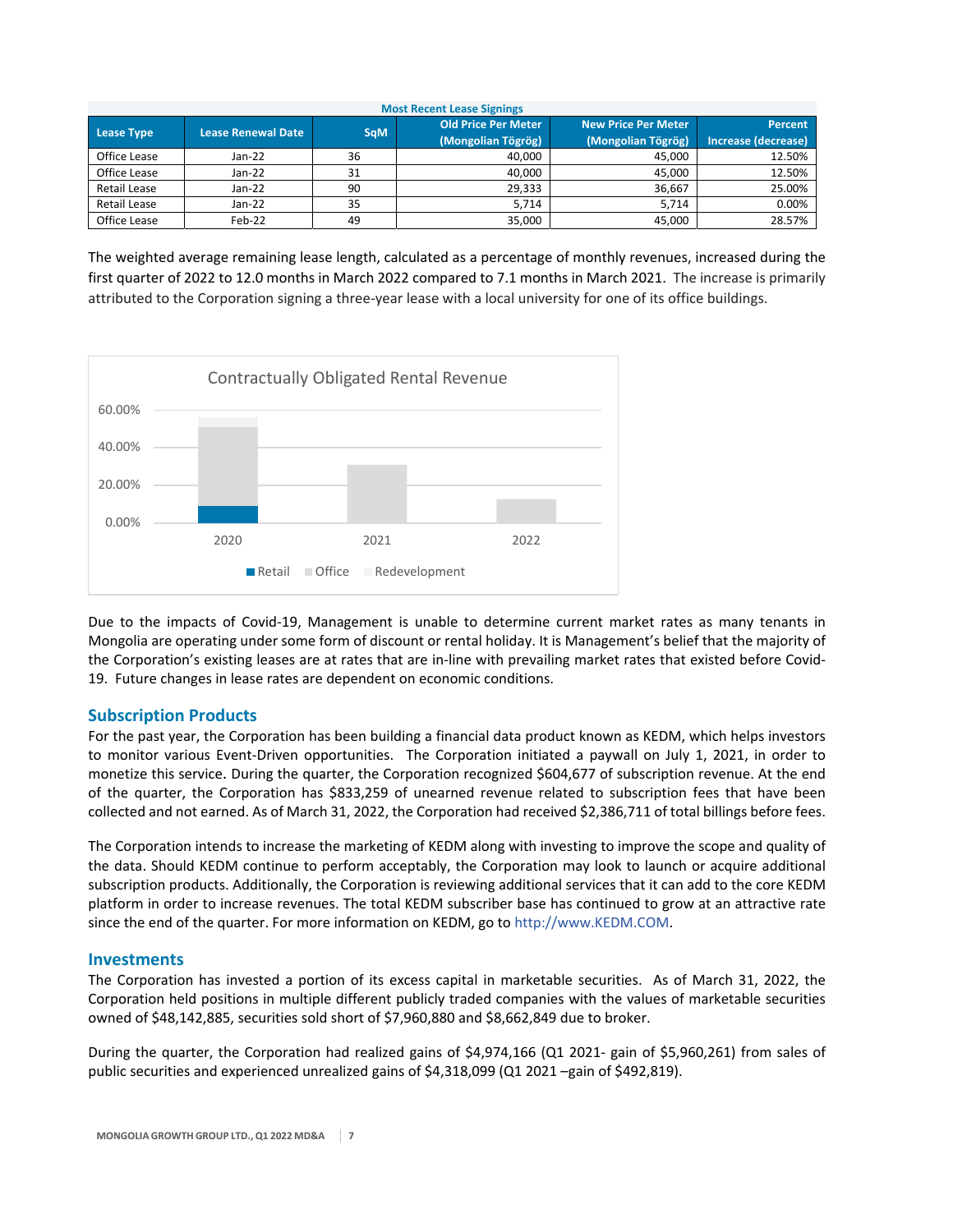At the end of the quarter, the portfolio's holdings with a weighting in excess of 10% of the brokerage account's equity were:

| <b>Top Holdings (Long and Short)</b> |               |          |
|--------------------------------------|---------------|----------|
| <b>Holdings</b>                      | <b>Shares</b> | %        |
| Crude Oil Futures Calls              | -             | 52.3%    |
| Sprott Uranium Trust (U-U - Canada)  | 362.624       | 20.5%    |
| St Joe Company (JOE - USA)           | 70.514        | 15.7%    |
| Valaris PLC (VAL - USA)              | 76.230        | 14.9%    |
| Crude Oil Futures                    | -             | 11.1%    |
| Short Crude Oil Futures Calls        |               | $-23.1%$ |

The Corporation's public securities as of March 31, 2022, are broken out in the following sectors:

| <b>Long Portfolio</b>           |            |
|---------------------------------|------------|
| <b>Industry Sector</b>          | Percentage |
|                                 |            |
| Crude Oil Calls                 | 52.3%      |
| Uranium                         | 27.6%      |
| <b>Energy Services</b>          | 17.7%      |
| Land                            | 15.7%      |
| <b>Media and Communications</b> | 13.2%      |
| Crude Oil Futures               | 11.1%      |
| Other long equities             | 4.9%       |
|                                 |            |

| Percentage |
|------------|
| $-23.1%$   |
| $-0.8%$    |
| $-0.0%$    |
|            |

The Corporation believes that public securities are an inflation protected, highly liquid alternative to holding cash while seeking out additional businesses to launch or acquire. The Corporation intends to sell its holdings to fund such future businesses. There are tax and regulatory reasons that this portfolio should not be thought of as the future of the Corporation. The Corporation cautions investors that the public securities portfolio is likely to be more volatile than the overall market or a money market account. Additionally, investing in public securities entails substantial risks, far beyond the risks of investing excess cash into a bank account. The Corporation does not expect the recent returns to be repeatable, sustainable or indicative of future returns from the public securities portfolio.

During the quarter, the Corporation purchased various Russian GDRs and ETF securities. As at March 31, 2022, the Company marked all of these securities to zero as Management does not expect to recoup any value from these securities. During the first quarter, the Corporation withdrew approximately \$1,050,000 from the public securities portfolio to fund working capital needs. As of April 30, 2022, the public securities portfolio had a net equity value of approximately \$34,700,000 when compared to a net equity value of approximately \$36,000,000 at March 31, 2022.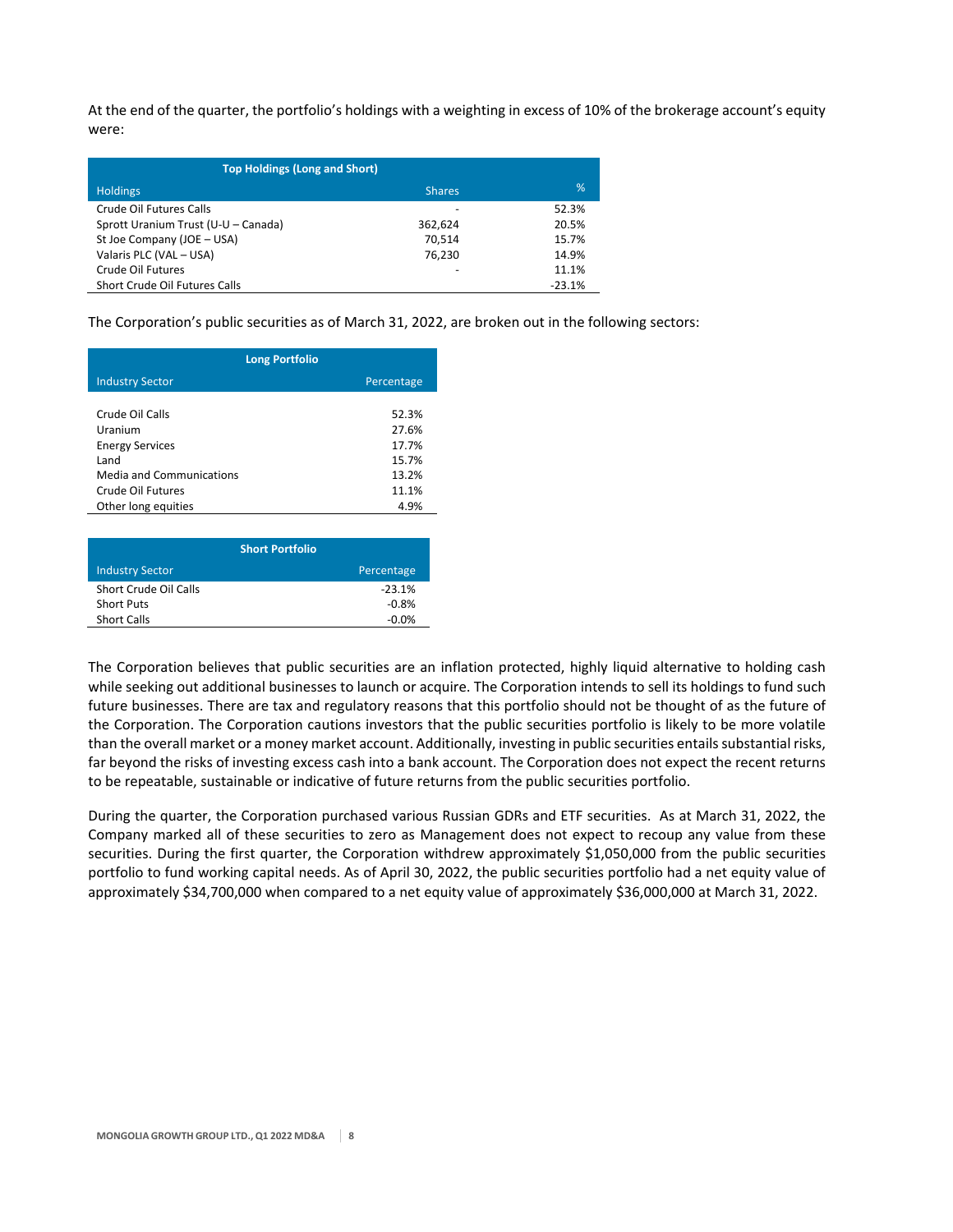# **Due from and due to brokers**

The Company has margin facilities with its prime brokers. As at March 31, 2022 and 2021, the Company's amounts due to brokers have no specific repayment terms, and they are governed by the margin terms set forth in the prime brokerage agreements. As at March 31, 2022, the Company had net margin borrowings of \$4,130,302 (Q1 2021 – net cash on deposit of \$2,333,869). The fair value of the collateral‐listed equity securitiesis calculated daily and compared to the Company's margin limits. The prime brokers can at any time demand full or partial repayment of the margin balances and any interest thereon or demand the delivery of additional assets as collateral.

|                  |                                                                 |                          | Q1 2022               |
|------------------|-----------------------------------------------------------------|--------------------------|-----------------------|
|                  | <b>Gross</b><br>amounts due from brokers amounts due to brokers | <b>Gross</b>             | <b>Net</b><br>amounts |
| Due from brokers | 4,523                                                           | $\overline{\phantom{0}}$ | 4,523                 |
| Due to brokers   |                                                                 | (8,662,849)              | (8,662,849)           |

|                  |                                                                 |               | Q4 2021               |
|------------------|-----------------------------------------------------------------|---------------|-----------------------|
|                  | <b>Gross</b><br>amounts due from brokers amounts due to brokers | <b>Gross</b>  | <b>Net</b><br>amounts |
| Due from brokers | 6,872                                                           | (4, 552)      | 2,320                 |
| Due to brokers   | -                                                               | (9, 173, 869) | (9, 173, 869)         |

# **Digital Assets**

During the year ended December 31, 2021, the Corporation opened a digital currency account at Kraken Custody and purchased Monero (XMR) cryptocurrency. During the quarter, the Corporation added \$94,910 worth of the currency. At the end of the quarter, the Monero holding was worth \$378,751 as it experienced an unrealized gain of \$21,607 and a currency loss of \$4,656 during the quarter (Q1 2022‐\$nil). The Corporation currently owns 1,425 Monero coins with a cost of \$409,329.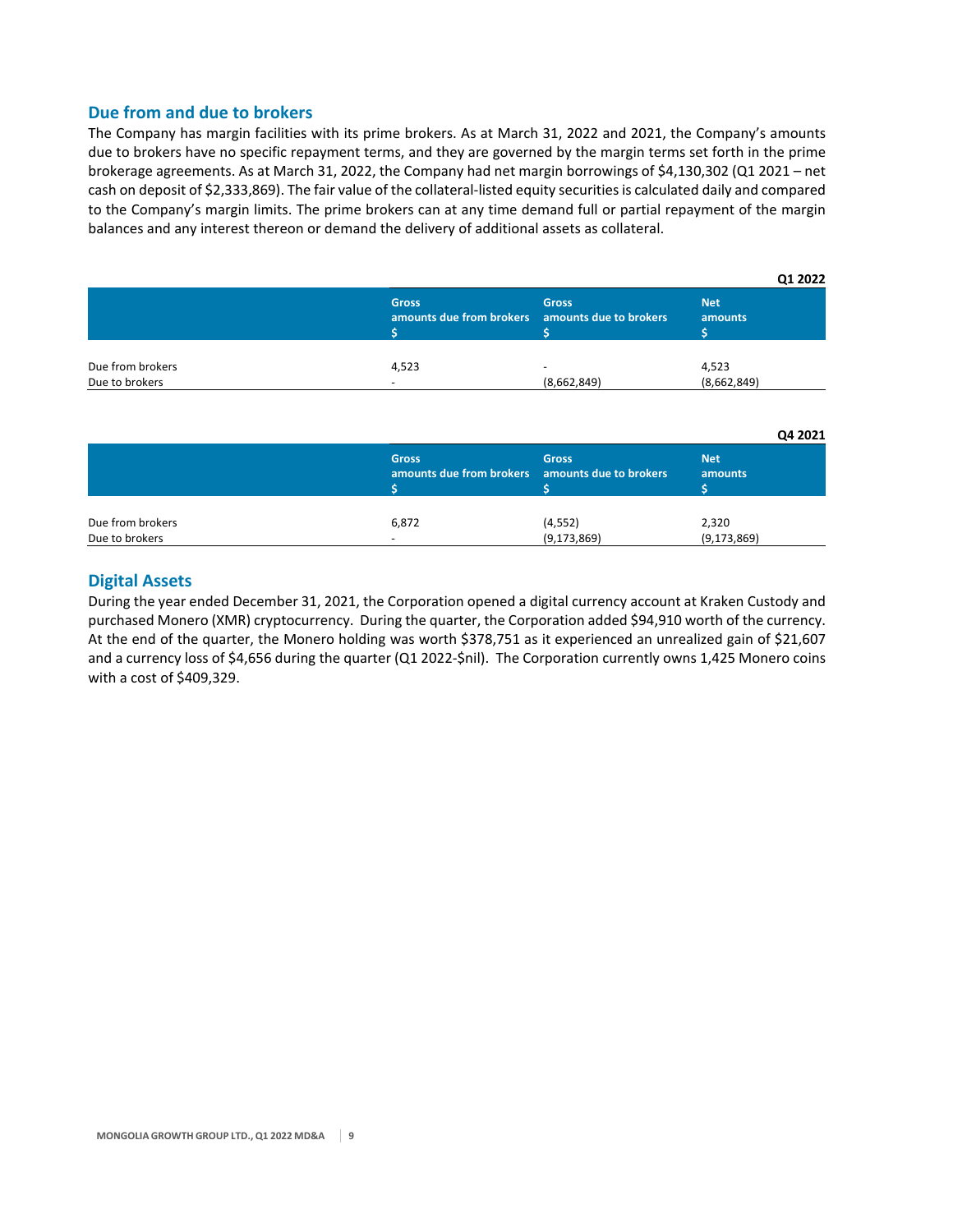# **Section 2 ‐ Results of Operations**

# **Selected Quarterly Financial Information (CAD)**

|                                                                        | <b>Quarter ended</b> | <b>Quarter ended</b> | <b>Quarter ended</b> |
|------------------------------------------------------------------------|----------------------|----------------------|----------------------|
|                                                                        | 31-March-2022        | 31-March-2021        | 31-March-2020        |
|                                                                        | (5)                  | (5)                  | (5)                  |
|                                                                        |                      |                      |                      |
| <b>Revenue and other income</b>                                        | 839,606              | 249,861              | 225,138              |
| <b>Income</b>                                                          |                      |                      |                      |
|                                                                        | 6,280,804            | 6,115,162            | (1, 298, 347)        |
| Net income (loss) attributable to equity holders of the<br>Corporation |                      |                      |                      |
| Total Comprehensive income/ (loss) attributable to                     | (706, 800)           | (198, 213)           | 69,203               |
| equity holders of the Corporation                                      |                      |                      |                      |
| Basic earnings per share ("EPS") (in CAD)                              |                      |                      |                      |
| Net income/ (loss)                                                     | 0.23                 | 0.20                 | (0.04)               |
|                                                                        |                      |                      |                      |
| <b>Diluted EPS (in CAD)</b>                                            |                      |                      |                      |
| Net Income/ (loss)                                                     | 0.23                 | 0.20                 | (0.04)               |
|                                                                        |                      |                      |                      |
| <b>Balance Sheet</b>                                                   |                      |                      |                      |
| Total assets                                                           | 67,714,593           | 33,756,541           | 25,832,058           |
| <b>Total liabilities</b>                                               | 21,963,302           | 1,437,821            | 1,165,433            |
| Total equity                                                           | 45,751,291           | 32,318,720           | 24,666,625           |
| Shares outstanding at quarter end                                      | 27,778,499           | 30,028,499           | 32,398,499           |
| Book value per share                                                   | 1.65                 | 1.08                 | 0.76                 |

# **Rental Revenue from Investment Properties**

Rental revenue from Investment Properties increased from \$144,421 in the first quarter of 2021 to \$204,071 in the first quarter of 2022 as the number of discounts given to tenants due to Covid‐19 restrictions during the quarter were significantly reduced.

# **Revenue from Subscriptions**

In 2021, the Company developed a data analytics service, named KEDM, that tracks various Event‐Driven strategies. The Company initiated a paywall on July 1, 2021, to start monetizing this service. Revenue from subscriptions consists of fees earned through our data analytics subscriptions. For the quarter ending March 31, 2022, revenues from subscriptions were \$604,677 compared to \$nil in Q1 2021 as KEDM had not yet been launched.

|                           | 31-March-2022 | 31-December-2021 | 30-September-2021 | 30-June-2021 | 12 Month Total |
|---------------------------|---------------|------------------|-------------------|--------------|----------------|
|                           |               |                  |                   |              |                |
| Net subscription receipts | 402,466       | 311.342          | 313.641           | 1.354.898    | 2,382,347      |
| Earned Revenue            | 604.677       | 522.901          | 421.510           |              | 1,549,088      |

## **Unearned Revenue**

Revenue collected from the subscription service that has not been earned has been classified as unearned revenue and will be classified according to the Company's revenue policies described in note 3 of the 2021 consolidated financial statements.

As of March 31, 2022, the Company has unearned revenue of \$833,259 (March 31, 2021 ‐ \$nil).

MGG has engaged an arm's length company to compile and produce the KEDM report on an ongoing basis, while MGG will act as the distributor and marketer of the product. As a part of this engagement, MGG has agreed to pay certain direct and approved expenses related to producing KEDM in addition to 20% of quarterly earned revenues above a threshold. Expenses related to the unearned revenue have generally not yet been incurred and are not reflected in the Company's financial statements. MGG owns all intellectual property related to KEDM and the arm's length company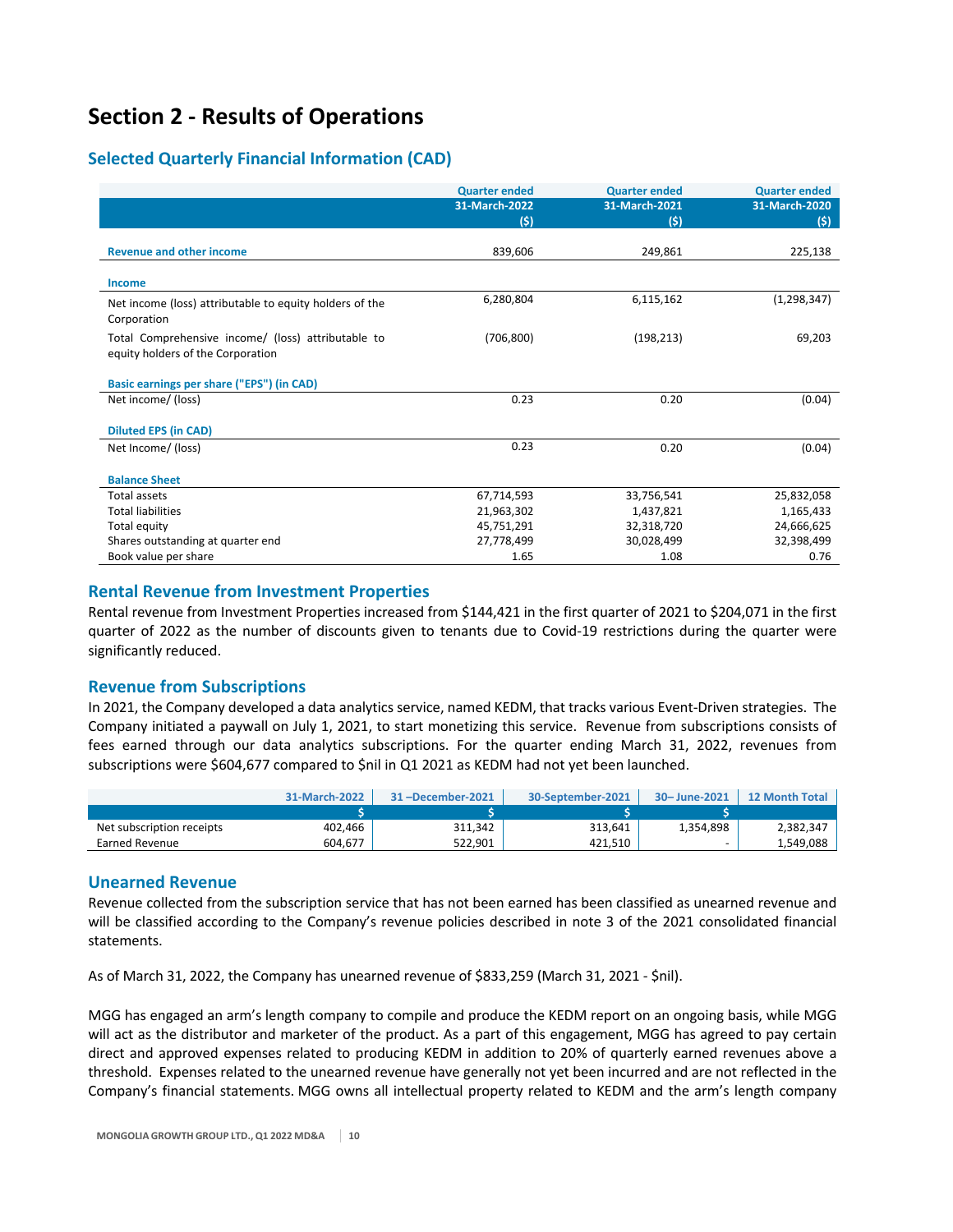disclaims any ownership or rights to the intellectual property. The agreement can be discontinued by either party following a reasonable transition period and MGG can engage a substitute party to continue the production of KEDM. For more information about KEDM, go to www.KEDM.com.Revenue from Other Sources

Revenue from other sources consist of late fees and fees earned for third party leasing, and property management. For the first quarter of 2022, revenues from other sources decreased to \$30,858 compared to \$105,440 for the first quarter of 2021 which included a single large commission.

## **Gain/Loss on disposal of Investment Properties**

During the quarter, the Corporation sold two properties with a value of \$376,215 for a gain of \$nil (Q1 2021 – value of \$363,586 and a gain of \$nil).

## **Fair Value Adjustment on Investment Properties**

The estimate of fair value of investment properties is a critical accounting estimate to the Corporation. An external appraiser estimates the fair value of the majority of the Investment Properties annually, the remainder are appraised internally by Management. The fair value of investment properties is based on the nature, location and condition of the specific asset. The fair value of investment properties represents an estimate of the price that would be made in an arm's length transaction between knowledgeable, willing parties. The Corporation operates in the emerging real estate market of Mongolia, which given its current economic and industry conditions, has an increased inherent risk given the lack of reliable and comparable market information. For the quarter ended March 31, 2022, the Corporation did not record any valuation gain/loss (Q1 2021 – \$nil). Management continues to evaluate the impacts of Covid-19 on property prices.

## **Unrealized public securities investment gain/loss**

During the quarter, the Corporation had an unrealized public securities investment gain of \$4,318,099 compared to an unrealized public securities investment gain of \$492,819 during the first quarter of 2021.

## **Realized public securities investment gain/loss**

During the quarter, the Corporation had realized investment gains of \$4,974,166 compared to a realized investment gain of \$5,960,261 in Q1 2021.

## **Realized foreign currency gain/loss**

During the quarter, the Corporation had a realized foreign currency loss of \$338,343 compared to a realized foreign currency loss of \$70,202 in Q1 2021.

## **Share Repurchase**

During the quarter, the Corporation did not repurchase any common shares under its Normal Course Issuer Bid (NCIB) (Q1 2021‐1,061,500, \$0.42 average price). As at March 31, 2022, the Corporation did not hold any shares in Treasury to be cancelled during the second quarter of 2022 (Q1 2021‐ nil).

## **Property Operating Expenses**

Property Operating Expenses consist of repairs and maintenance, bad debts, utilities, salaries, as well as land and property taxes. For the quarter ending March 31, 2022, property operating expenses were \$178,277 compared to \$209,579 during the same period in 2021 due to a smaller number of investment properties.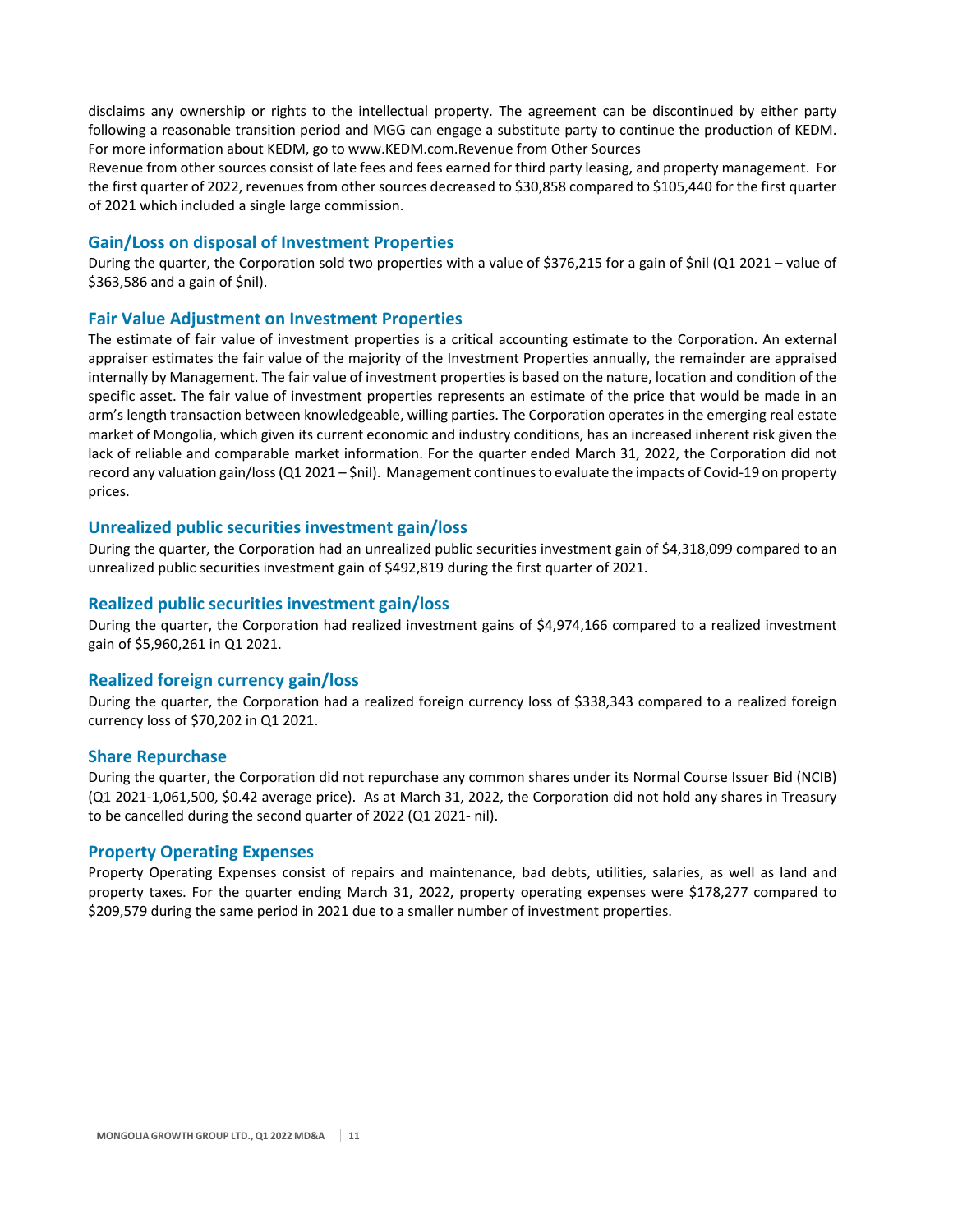# **Subscription Product Expenses**

During the quarter, The Corporation incurred \$14,120 in processing fees and \$126,492 in other subscription product expenses including fees paid to the arm's length company engaged to produce the report.

# **Corporate Expenses**

Corporate expenses include senior management and board of directors' compensation, listing fees, professional fees, technology, travel, investment research expenses, KEDM.COM development costs and administrative costs.

For the quarter ending March 31, 2022, general and administration expenses have increased from \$272,964 in 2021 to \$372,486 in 2022. This increase was primarily driven by an increase in various legal, corporate structuring, and tax planning expenses as it evaluates the current corporate structure for optimization along with increased management compensation and expenses related to the production of KEDM. The Corporation anticipates that these expenses will remain elevated during the next few quarters before returning to a more normalized level. Additionally, the Corporation is looking to hire additional employees at the corporate level in order to assist in marketing KEDM, building up the Merchant Bank and seeking out additional investment opportunities.

Management considers the majority of the legal expenses to be non-recurring but cautions investors that such expenses are likely to remain at an elevated level for the next few quarters.

# **Unrealized digital assets investment gain/loss**

During the quarter, the Corporation had an unrealized digital assets investment gain of \$21,607 and a currency loss of \$4,656 (2021 – \$nil).

## **Currency**

The Mongolian Tögrög has fluctuated significantly over the past ten years and continued on its downward trend from 2,237 MNT/CAD at the end of December 31 2021 to 2,355 MNT/CAD at the end of March 2022. The fluctuation in the currency is reflected in the Corporation's financial statements, most notably in the investment property portfolio. Note 11 in the financial statements discloses the foreign exchange adjustment, which flows through the investment property classification during each period. As at March 31, 2022, the Corporation recognized a foreign exchange adjustment loss of \$583,817 (Q1 2021 ‐ loss of \$69,650) due to the timing of the sales of investment property portfolio.

## **Net Income**

For the quarter ended March 31, 2022, the Corporation had a net income of \$6,280,804 compared to a net income of \$6,115,162 for the quarter ending March 31, 2021. This increase versus the same period last year is primarily due to the substantial unrealized and realized gains on marketable securities of \$4,318,099 and \$4,974,166 respectively as well as the subscription revenue of \$604,677 earned during the period, offset by a large income tax expense. Management cautions investors that the Corporation is primarily focused on increasing shareholder value on a per share basis. This means that operationally, Management is more concerned with long-term asset appreciation at the expense of shortterm cash flow. Management expects this to be the case for the foreseeable future.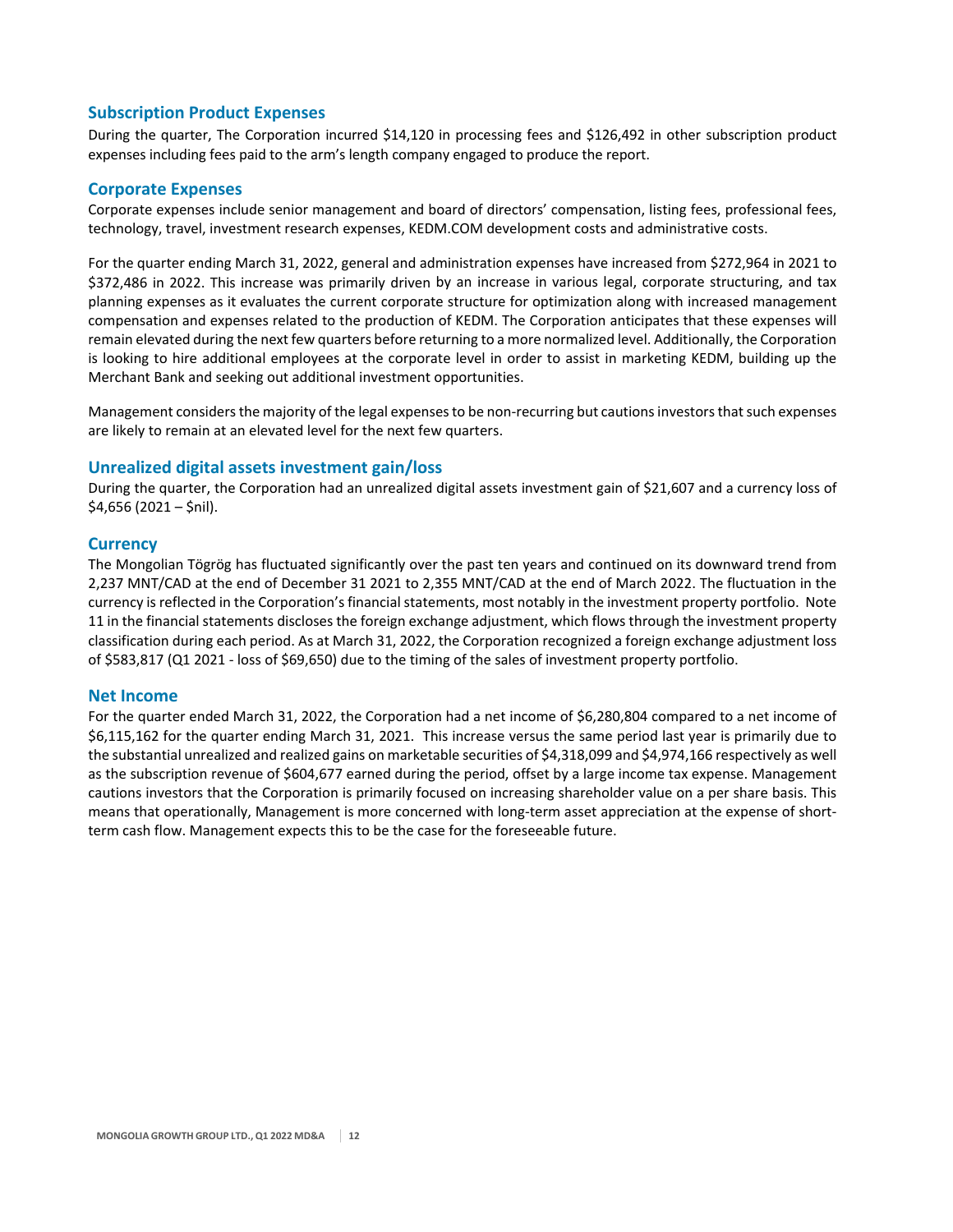# **Section 3 – Financial Condition**

# **Cash Flow**

Mongolia Growth Group's primary sources of capital are cash generated from equity issuance, investing, financing and asset sales. Management expects to meet all of the Corporation's obligations through current cash and cash equivalents along with cash flows from asset sales.

The following table provides an overview of the Corporation's cash flows from operating, financing and investing activities for the three month period ended March 31, 2022 and 2021.

|                                      | 31-March-2022            | 31-March-2021 |
|--------------------------------------|--------------------------|---------------|
|                                      |                          |               |
| Net change in cash related to:       |                          |               |
| Operating                            | (1, 174, 737)            | (506, 692)    |
| Investing                            | 3,751,442                | 2,367,227     |
| Financing                            | $\overline{\phantom{0}}$ | (424, 655)    |
| Effects of exchange rates on cash    | (61,710)                 | 190,467       |
| Net change in cash during the period | 2,514,995                | 1,626,347     |

Overall, the Corporation had cash inflow of \$2,514,995 during the first three months of 2022 primarily due to significant cash inflows from Investing activities. The changes in components of cash flows for the period ended March 31, 2022, compared to the period ended March 31, 2021, were the result of the following factors:

- **Operating** Operating cash outflows increased during Q1 2022 compared to cash outflows during Q1 2021 due to a decrease in non‐cash working capital balances compared to the prior year.
- **Investing** Investing cash inflows occurred from a significant sale of marketable securities as well as the sale of two investment properties compared to the smaller sale of marketable securities in the same quarter last year in addition to the sale of one investment property.
- **Financing** Financing activities during the quarter were unchanged as the Company did not repurchase any shares during the quarter while the Company repurchased 1,061,500 shares during Q1 2021.

To date, the Corporation has been able to meet all of its capital and other cash requirements from its internal sources of cash. As at March 31, 2022, the Corporation had \$4,911,306 (Q1 2021 ‐ \$2,988,118) in cash and cash equivalents. Management considers its marketable securities holdings to be fairly liquid and can be sold should the Corporation need to increase its cash position.

# **Total Assets**

As of March 31, 2022, the Corporation had \$54,390,553 (Q4 2021 ‐ \$40,809,029) in Current Assets of which \$4,911,306 were held in cash and cash equivalents (Q4 2021 – \$2,396,311) and \$48,142,885 were held in marketable securities (Q4 2021 ‐ \$37,802,853), \$934,375 were held in unrealized gain on futures contract (Q4 2021 – 311,437), \$378,751 were held in digital assets (Q4 2021 ‐ \$266,890), and \$18,713 were held in other assets (Q4 2021 ‐ \$29,218). The increase in marketable securities is due to gains in marketable securities during the period.

Investment Properties are classified as Non‐Current Assets and are carried at Fair Market Value. During the quarter, Investment properties decreased to \$10,925,875 (Q4 2021 ‐ \$11,885,907) due to a decrease in the total number of properties held as well as a foreign exchange adjustment loss during the period.

Property and Equipment, which primarily consists of properties that are measured at their cost base, increased slightly from \$2,220,207 as at December 31, 2021 to \$2,292,038 as at March 31, 2022 due to capital improvements to the Puerto Rican property.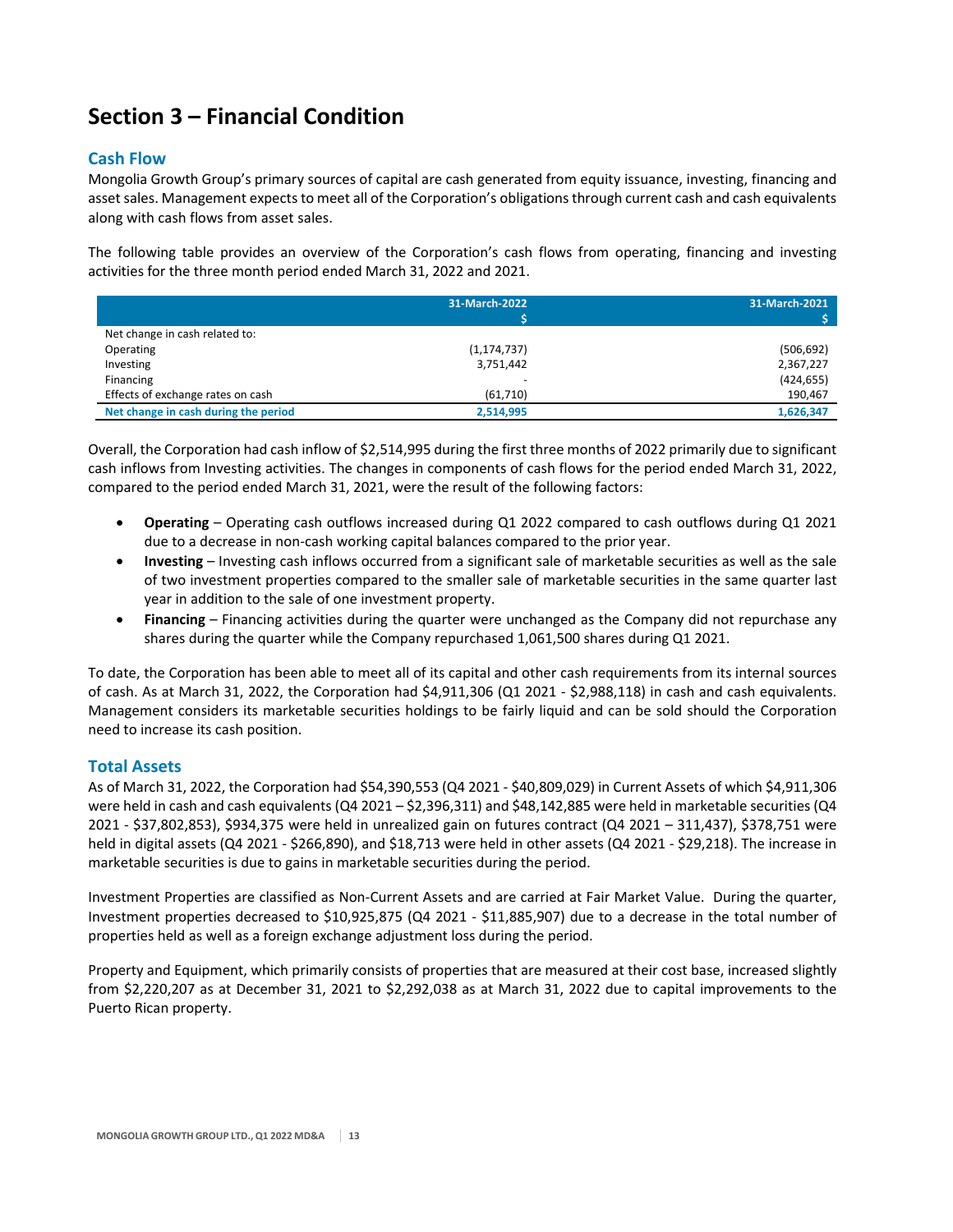## **Total Liabilities**

As of March 31, 2022, the Corporation had current liabilities of \$18,220,437 (Q4 2021 – \$13,839,334) consisting primarily of marketable securities sold short of \$7,960,880, amounts due to broker of \$8,662,849, payables of \$703,449, and unearned revenue of \$833,259 (Q1 2021‐nil).

At the end of December 31, 2021, the \$60,000 CEBA loan was reclassified from long term to short term.

As of March 31, 2022, the non‐current liabilities on the balance sheet were deferred income taxes of \$3,742,865 (Q4 2021 ‐ \$1,010,244).

Management considers all other current cash commitments to be immaterial and operational in nature.

## **Total Equity**

During the quarter, the Company's equity value increased to \$45,751,291 at March 31, 2022 from \$40,177,287 at December 31, 2021.

The equity of the Corporation consists of one class of common shares.

| Outstanding                  | 31-March-2022 | 31-December-2021 |
|------------------------------|---------------|------------------|
| Common shares                | 27.778.499*   | 27.778.499*      |
| Options to buy common shares |               |                  |

\* As at March 31, 2022, the Corporation held nil common shares in Treasury to be cancelled during the second quarter of 2022 (Q1 2021‐nil).

\* As at May 20, 2022 the Corporation had 27,778,499 shares outstanding, no shares held in treasury and no options outstanding.

## **Acquisitions and Dispositions**

During the first quarter, the Company sold two properties with a value of \$376,215 at a net gain of \$nil (Q1 2021 -\$363,586 and a net gain of \$nil).

## **Related Party Transactions**

Parties are generally considered to be related if the parties are under common control or if one party has the ability to control the other party or can exercise significant influence or joint control over the other party in making financial and operational decisions. In considering each possible related party relationship, attention is directed to the substance of the relationship, not merely the legal form.

Key management personnel of the Corporation include all directors, executive management and persons related to directors and executive management. The summary of compensation for key management personnel is as follows:

| <b>Related Party Transactions</b>                  | 31-March-2022 | 31-March-2021 |
|----------------------------------------------------|---------------|---------------|
| Salaries and other short-term benefits to officers | 129.843       | 135.572       |
| Director fees                                      | 15.000        | 15,000        |
| <b>Total</b>                                       | 144.843       | 150.572       |

Starting in 2019, certain entities affiliated with Harris Kupperman, the Corporation's Chairman and CEO, have agreed to share certain expenses related to the Corporation's investments in public securities. Management expects that this will reduce MGG's investment‐related expenses for a similar level of research capabilities.

## **Off‐Balance Sheet Items**

As of March 31, 2022 the Corporation had no off‐balance sheet items.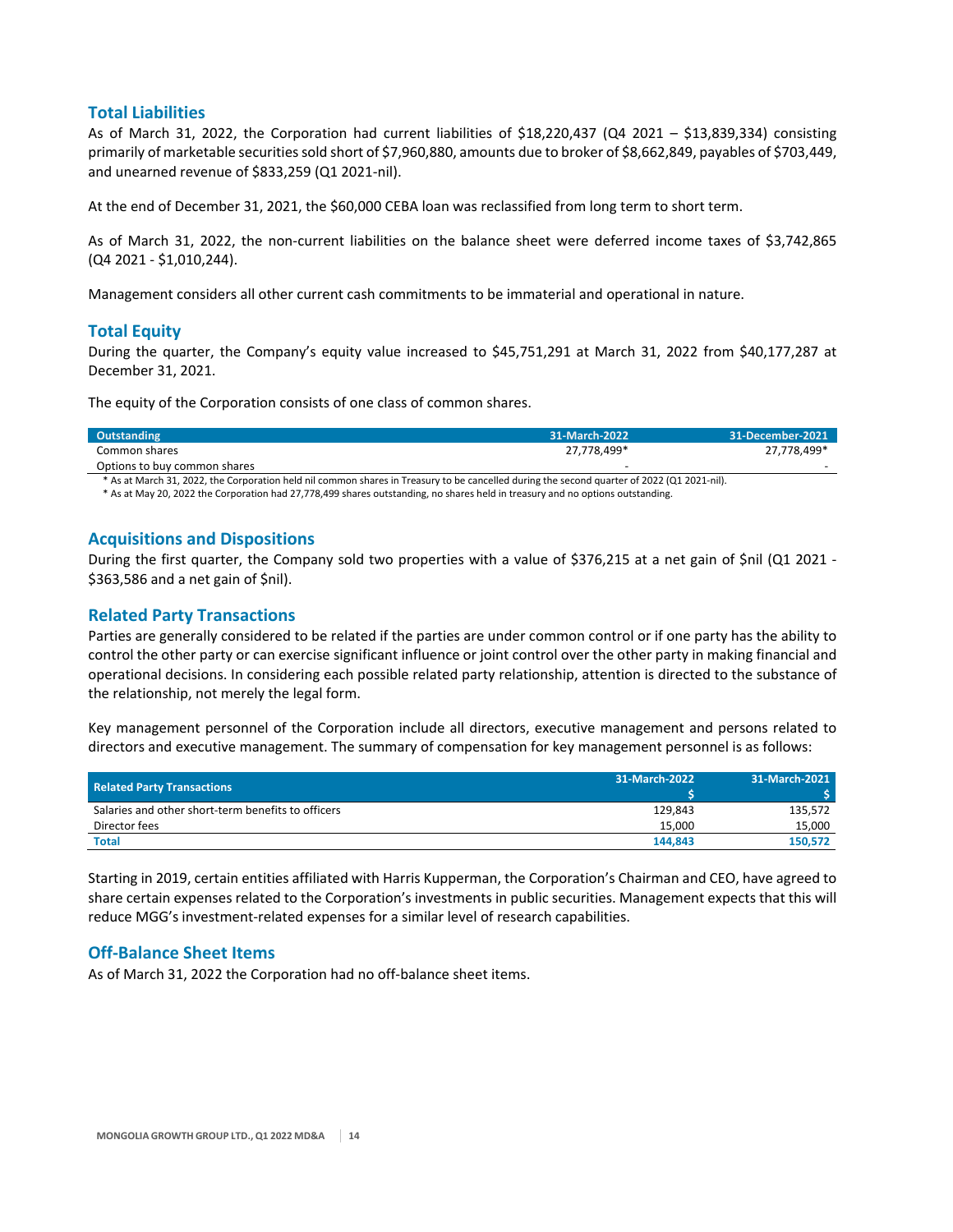# **COVID‐19**

Beginning in February of 2020, the Government of Mongolia undertook extra‐ordinary actions in order to limit the spread of Covid-19. These actions included closing borders, closing schools, reducing gatherings and drastic limitations on business operations. It is anticipated that these actions will lead to a severe economic crisis. Since the initiation of these actions, the Company has experienced a material reduction in rental revenues received. It is reasonable to expect there could be a material negative impact on the fair values of investment properties; however at thistime the potential effect cannot be quantified. Currently, there is no way to know the ultimate impact of these extra-ordinary actions upon the economy or the Company.

**Events Subsequent to Quarter End** 

None.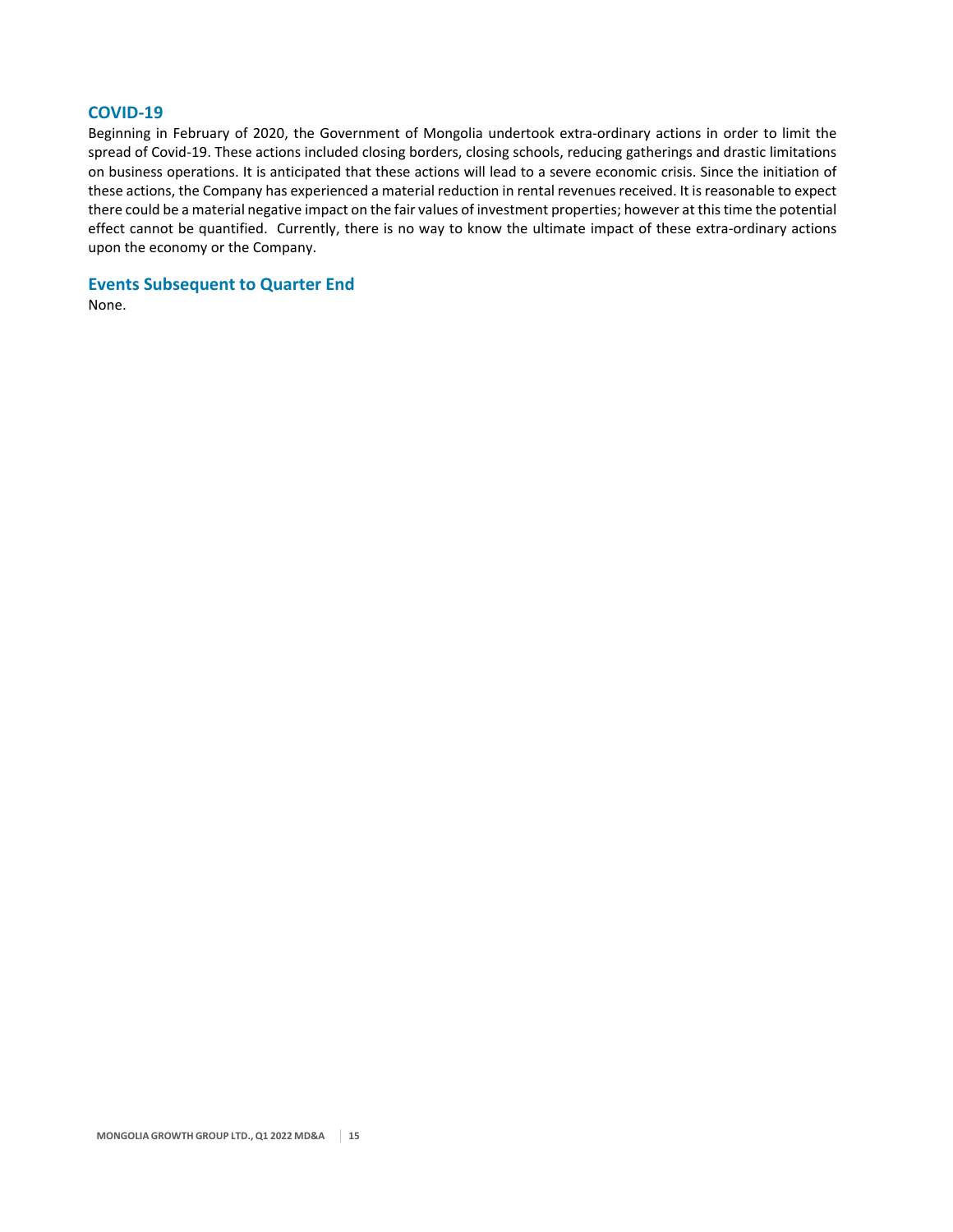# **Section 5 ‐ Quarterly Information**

# **Quarterly Results**

The following table is a summary of select quarterly information over the previous eight quarters:

|                                      | Q1 2022    | Q4 2021    | Q3 2021    | Q2 2021    | Q1 2021    | Q4 2020    | Q3 2020    | Q2 2020       |
|--------------------------------------|------------|------------|------------|------------|------------|------------|------------|---------------|
| Revenue                              | 839.606    | 638.904    | 708.530    | 179.416    | 249.861    | 182.989    | 324.695    | 198,393       |
| Net income (loss)                    | 6.280.804  | 1.817.849  | 3.859.343  | 3.756.952  | 6,115,162  | 5,257,076  | 1,048,297  | (1, 279, 482) |
| Income (loss) per common<br>share    | 0.23       | 0.07       | 0.13       | 0.13       | 0.20       | 0.17       | 0.03       | (0.04)        |
| <b>Total Assets</b>                  | 67,714,593 | 55.026.865 | 41.322.146 | 38,950,727 | 33,756,541 | 27,970,421 | 23.992.584 | 23,427,206    |
| <b>Weighted Average Shares (No.)</b> | 27,778,499 | 29,309,116 | 29.667.449 | 30,220,380 | 30,756,617 | 32,102,372 | 32,312,665 | 32,455,903    |
| <b>Ending Shares (No.)</b>           | 27,778,499 | 27.778.499 | 28.415.999 | 28,849,499 | 30,028,499 | 31,281,499 | 31,856,999 | 31,132,499    |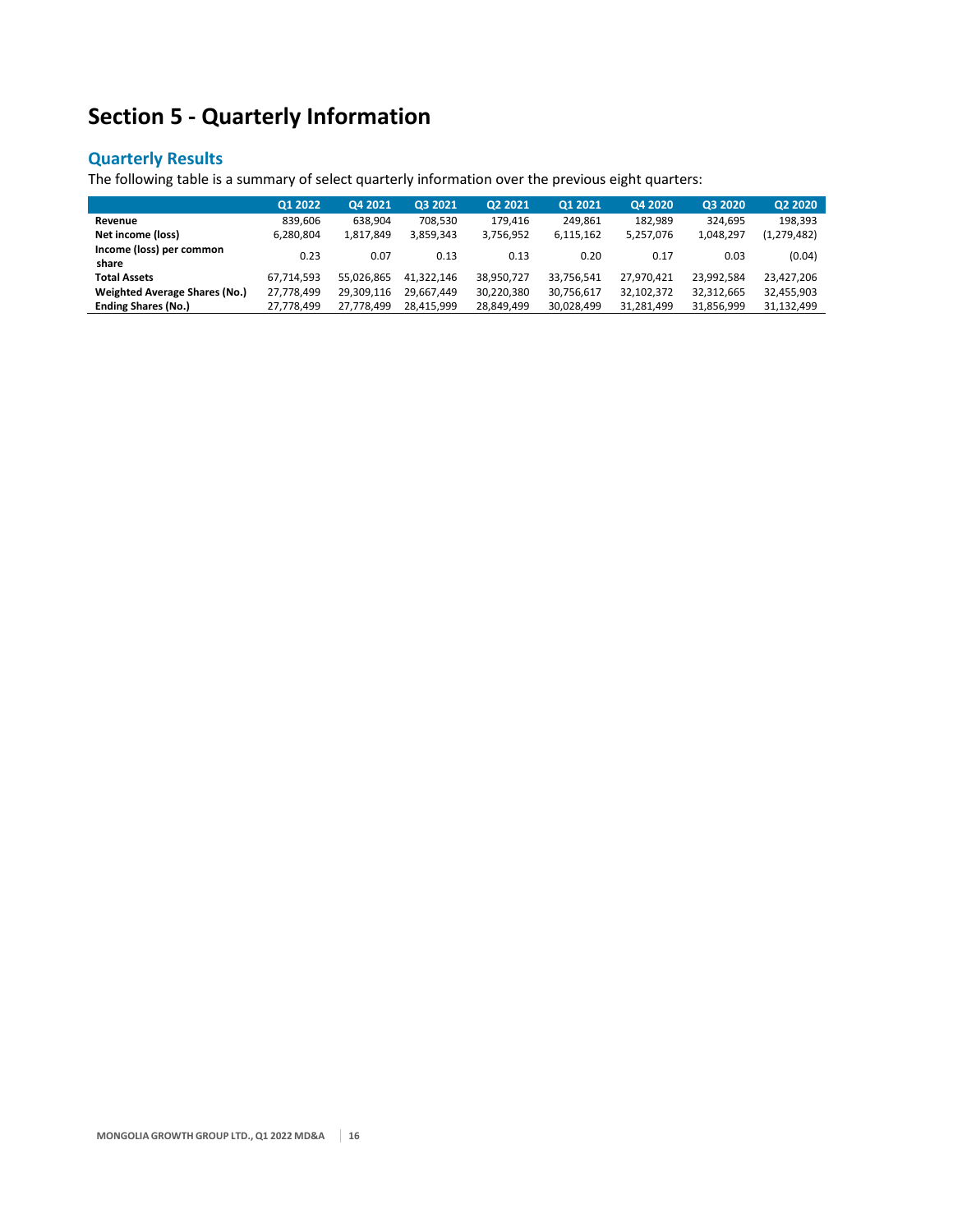# **Section 6 – Critical Estimates**

# **Critical Accounting Estimates**

The preparation of financial statements in accordance with IFRS required Management to make assumptions about the future that affect the reported amounts of assets and liabilities. Estimates and judgments are continually evaluated based on historical experiences and other factors, including expectations of future events that are believed to be reasonable under the circumstances. In the future, actual experience may differ from these estimates and assumptions.

The critical estimates made in the preparation of the consolidated financial statements include the following:

# **Fair Value Adjustment on Investment Properties**

The estimate of fair value of investment properties is the most critical accounting estimate to the Corporation. An external appraiser estimates the fair value of the majority of the Investment Properties annually, the remainder are appraised internally by Management. The fair value of investment properties is based on the nature, location and condition of the specific asset. The fair value of investment properties represents an estimate of the price that would be made in an arm's length transaction between knowledgeable, willing parties. The Corporation operates in the emerging real estate market of Mongolia, which given its current economic and industry conditions, has an increased inherent risk given the lack of reliable and comparable market information. For the three-month period ending March 31, 2022, the Corporation did not record a fair value impairment loss  $(Q1 2021 - \xi \text{nil})$ .

# **Operating Environment of the Corporation**

Mongolia displays many characteristics of an emerging market including relatively high inflation and interest rates. The tax and customs legislation in Mongolia is subject to varying interpretations and frequent changes. The future economic performance of Mongolia is tied to continuing demand from China and continuing high global prices for commodities as well as being dependent upon the effectiveness of economic, financial and monetary measures undertaken by the Government of Mongolia together with tax, legal, regulatory and political developments. Management is unable to predict all developments that could have an impact on the Mongolian economy and consequently what effect, if any, they could have on the future financial position of the Corporation.

Recently, the Corporation has experienced difficulty in converting Mongolian Tögrög to U.S. Dollars at large Mongolian banks. There can be no certainty regarding the ability to convert or wire money from Mongolia in the future.

In recent years, Mongolia signed an agreement with the IMF. There is no certainty regarding the demands that the IMF may make upon Mongolia for austerity or the impacts that this may have on the economy of Mongolia.

During October 2019, Mongolia was added to the FATF "grey‐list" for countries with weak anti‐money laundering laws and prevention practices. Though Mongolia was recently removed from the "grey-list," the Corporation is unsure of how this will impact its ability to convert currency or transfer funds internationally. Additionally, the Corporation is unsure of what other impacts this may have upon its business.

Due to the economic crisis, businesses are increasingly paying for transactions using various forms of barter such as used equipment, apartments, vehicles, future services and livestock. To date, the Corporation has only agreed to receive barter items in extreme circumstances and has a strong preference to avoid using barter in transactions. As the economic crisis has worsened, barter transactions have become a more substantial percentage of overall economic transactions. As a result, the Corporation may be forced to receive barter items at a higher frequency. These barter items are often difficult to value and monetize and may cause other difficulties for the Corporation that are impossible to predict.

On February 24, 2022, Russia invaded Ukraine. Mongolia's economy is likely to be impacted by the Russian invasion of Ukraine as Russia is a substantial trading partner of Mongolia. Recent actions to restrict Russian access to SWIFT may have negative impacts upon Mongolia's ability to trade with Russia, which may negatively impact the Mongolian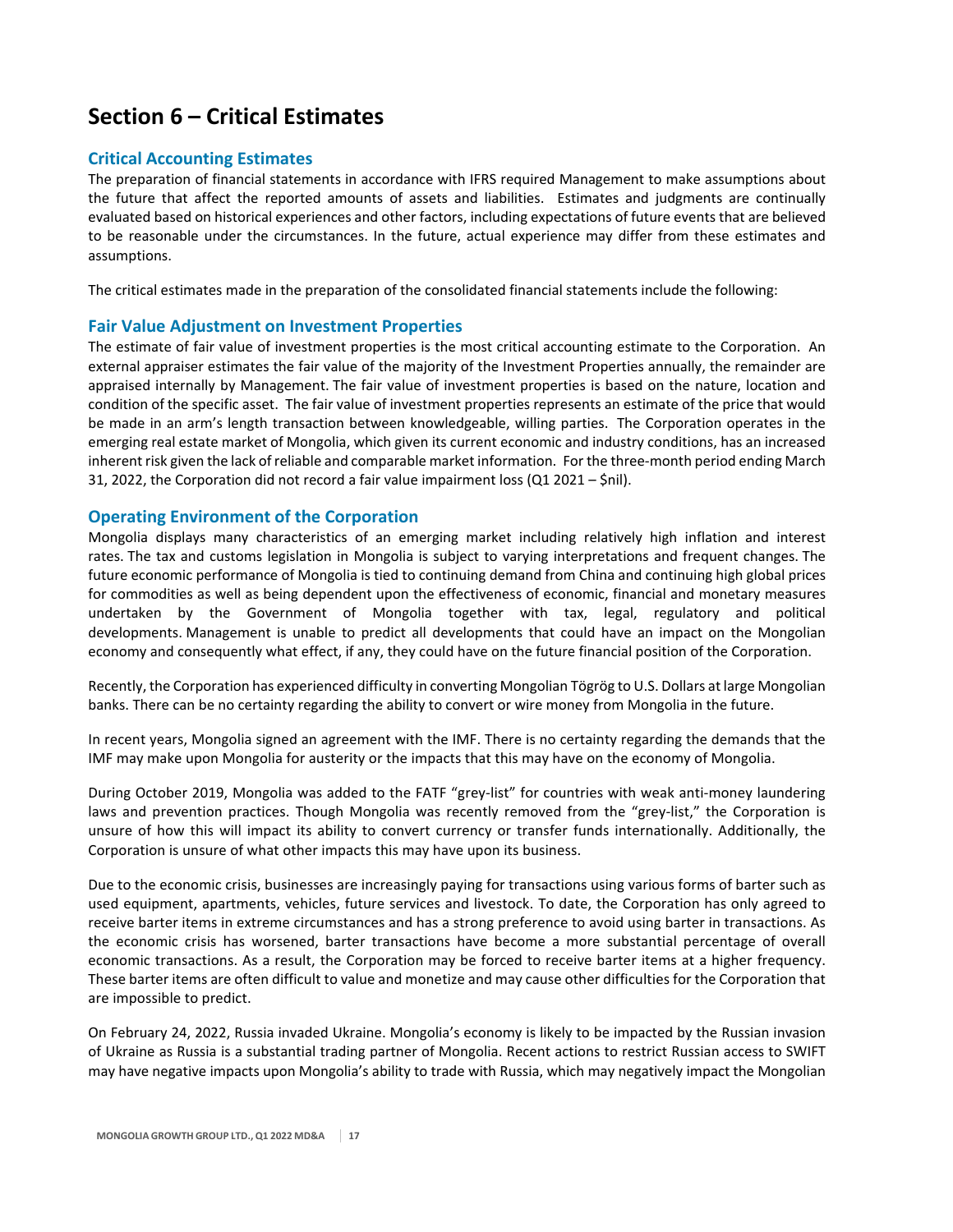economy. To date, Mongolia has taken a neutral view regarding the Russian invasion. There is no way to know if Mongolia's stance will shift over time.

# **Deferred Tax Assets**

Deferred tax assets are recognized to the extent that it is probable that deductible temporary differences will reverse in the foreseeable future and there will be sufficient future taxable profits against which the deductible temporary differences can be utilized. The Corporation reviews the carrying amount of deferred tax assets at the end of each reporting period which is reduced to the extent that it is no longer probable that deferred tax assets recognized will be recovered, or increased to the extent that sufficient future taxable profit will be available to allow all or part of a previously unrecognized deferred tax asset to be recovered. Estimates of future taxable income are based on forecasted cash flows from operations, available tax planning opportunities and expected timing of reversals of taxable temporary differences.

# **Valuation of Marketable Securities**

The Company recognizes marketable securities at fair value. Fair value is determined on the basis of market prices from independent sources, if available. If there is no market price, then the fair value is determined by using valuation models with inputs derived from observable market data where possible but where observable data is not available, judgement is required to establish fair values.

# **Significant judgments made in the preparation of these consolidated financial statements include the following areas:**

Judgement is required in determining whether an asset meets the criteria for classification as assets held for sale and or as discontinued operations in the consolidated financial statements. Criteria considered by management include the existence of and commitment to a plan to dispose of the assets, the expected selling price of the assets, the probability of the sale being completed within an expected timeframe of one year and the period of time any amounts have been classified within assets held for sale. Management reviews the criteria for assets held for sale each quarter and reclassifies such assets to or from this financial position category as appropriate. On completion of the sale, Management exercises judgement as to whether the sale qualifies as a discontinued operation.

As at March 31, 2022, Management has made the judgment that none of the Company's assets meet the criteria to be classified as held for sale. While this is due to a number of factors, a primary reason is that due to the conditions of the Mongolian economy and the lack of liquidity in the market. Management was unable to conclude that the sale of any significant sized asset could be considered highly probable.

Judgement is required in determining whether the Company's Investment Property and land use rights titles are at risk. As at March 31, 2022 and 2021, Management has made the judgment that Investment Properties for which the land title has recently expired, but is expected to be renewed in the near future should continue to be classified as Investment Properties. Properties for which Management judges that the Company's titles are at risk, have been impaired to reflect the level of risk estimated by Management.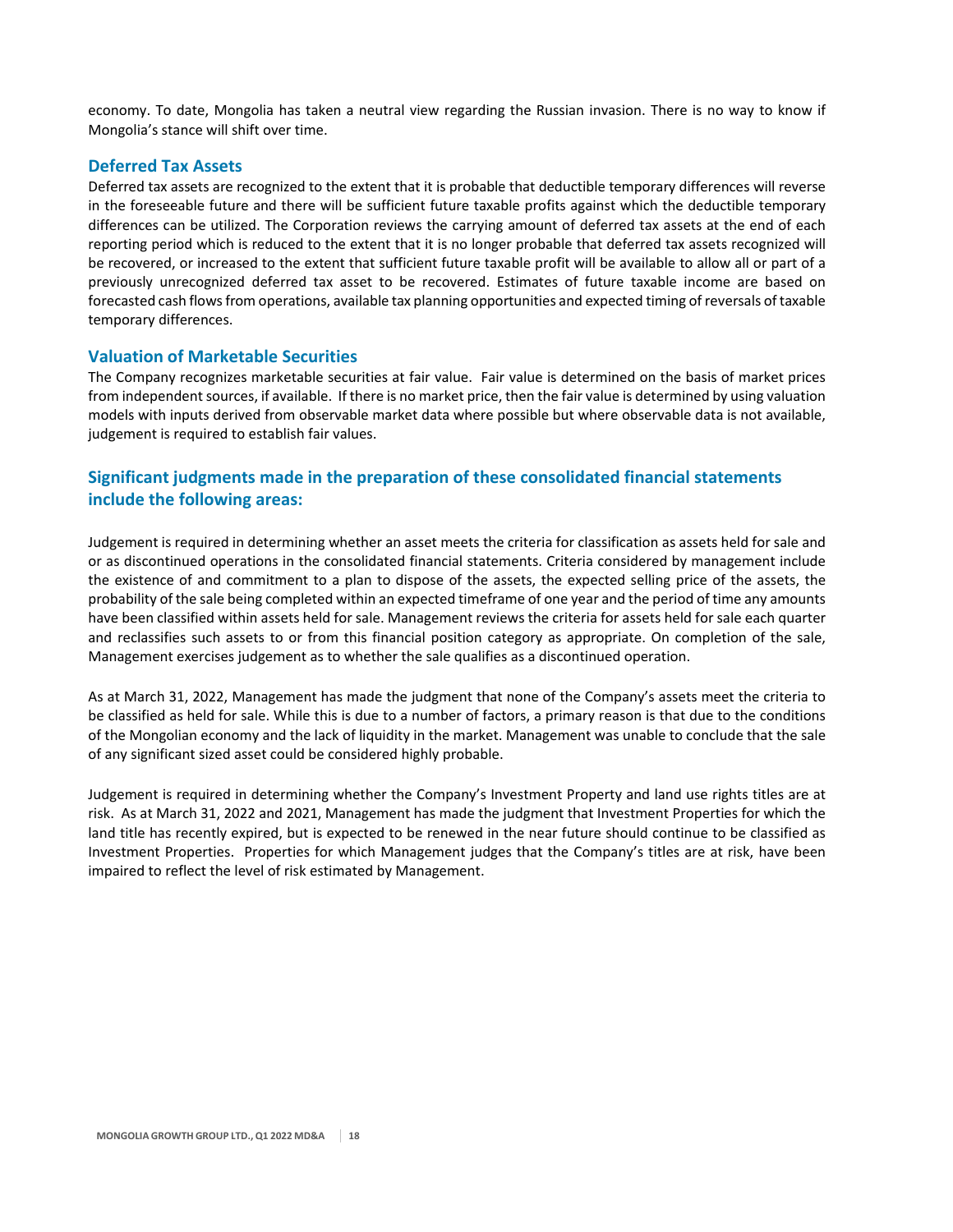# **Section 7 – Risk Management**

# **Credit Risk**

The Corporation's exposure to credit risk is managed through risk management policies and procedures with emphasis on the quality of the investment portfolio. For the year, most of the Corporation's credit risk consisted of institutional deposits. The majority of the funds invested are held in reputable Canadian, American or Mongolian banks.

The Corporation is exposed to credit risk as an owner of real estate in which tenants may become unable to pay contracted rents. The Corporation mitigates this risk by carrying out due diligence on significant tenants. The Corporation's properties are diversified across residential and commercial classes. Historically, bad debts have not been a substantial expense for the Corporation. Recently, the Corporation has experienced an increase in late rental payments. The Corporation believes that it will collect all of this debt, but there is no certainty that this will occur.

# **Liquidity Risk**

Under certain market conditions, such as during volatile markets or when trading in a security or market is otherwise impaired, the liquidity of the Corporation's portfolio positions may be reduced. In addition, the Corporation may from time to time hold large positions with respect to a specific type of financial instrument, which may reduce the Corporation's liquidity. During such times, the Corporation may be unable to dispose of certain financial instruments, including longer‐term financial instruments, which would adversely affect its ability to rebalance its portfolio. In addition, such circumstances may force the Corporation to dispose of financial instruments at reduced prices, thereby adversely affecting its performance. If there are other market participants seeking to dispose of similar financial instruments at the same time, the Corporation may be unable to sell such financial instruments or prevent losses relating to such financial instruments. Furthermore, if the Corporation incurs substantial trading losses, the need for liquidity could rise sharply while its access to liquidity could be impaired. In addition, in conjunction with a market downturn, the Corporation's counterparties could incur losses of their own, thereby weakening their financial condition and increasing the Corporation's exposure to their credit risk.

The Corporation does not believe its current maturity profile lends itself to any material liquidity risk, taking into account the level of cash and cash equivalents, investments and marketable securities as at March 31, 2021.

As at March 31, 2022, the Corporation had working capital of \$36,170,116 (Q1 2021 ‐ \$17,566,853) comprised of cash and cash equivalents, other assets, net of trade and accrued liabilities, income taxes payable and short‐term bank loan. Management considers the funds on hand to be sufficient to meet its ongoing obligations.

# **Market Risk**

Market risk is the risk that the fair value of, or future cash flows from, the Corporation's financial instruments will significantly fluctuate due to changes in market prices. The value of the financial instruments can be affected by changes in interest rates, foreign exchange rates, and equity and commodity prices. The Corporation is exposed to market risk in trading its investments and unfavorable market conditions could result in dispositions of investments at less than favorable prices.

## **Property Title Risk**

Mongolian law has strong protections for property assets; however, implementation of Mongolian law is often arbitrary, with high degrees of corruption and incompetence. Additionally, laws frequently change, which can invalidate a property title. To date, the Corporation has only had one of its property assets confiscated by the Government of Mongolia; however, Management believes that there is a possibility that it will have additional assets confiscated by the Government of Mongolia or stolen by private individuals during future periods. The Corporation is currently not aware of any individual asset that is in imminent danger of being confiscated or stolen.

# **Catastrophe risk**

The Company has obtained insurance on buildings and all permanent fixtures totaling approximately \$8,400,000 effective May  $7<sup>th</sup>$ , 2022 (\$8,300,00 - May  $7<sup>th</sup>$ , 2021). To date the Company has not been able to obtain insurance on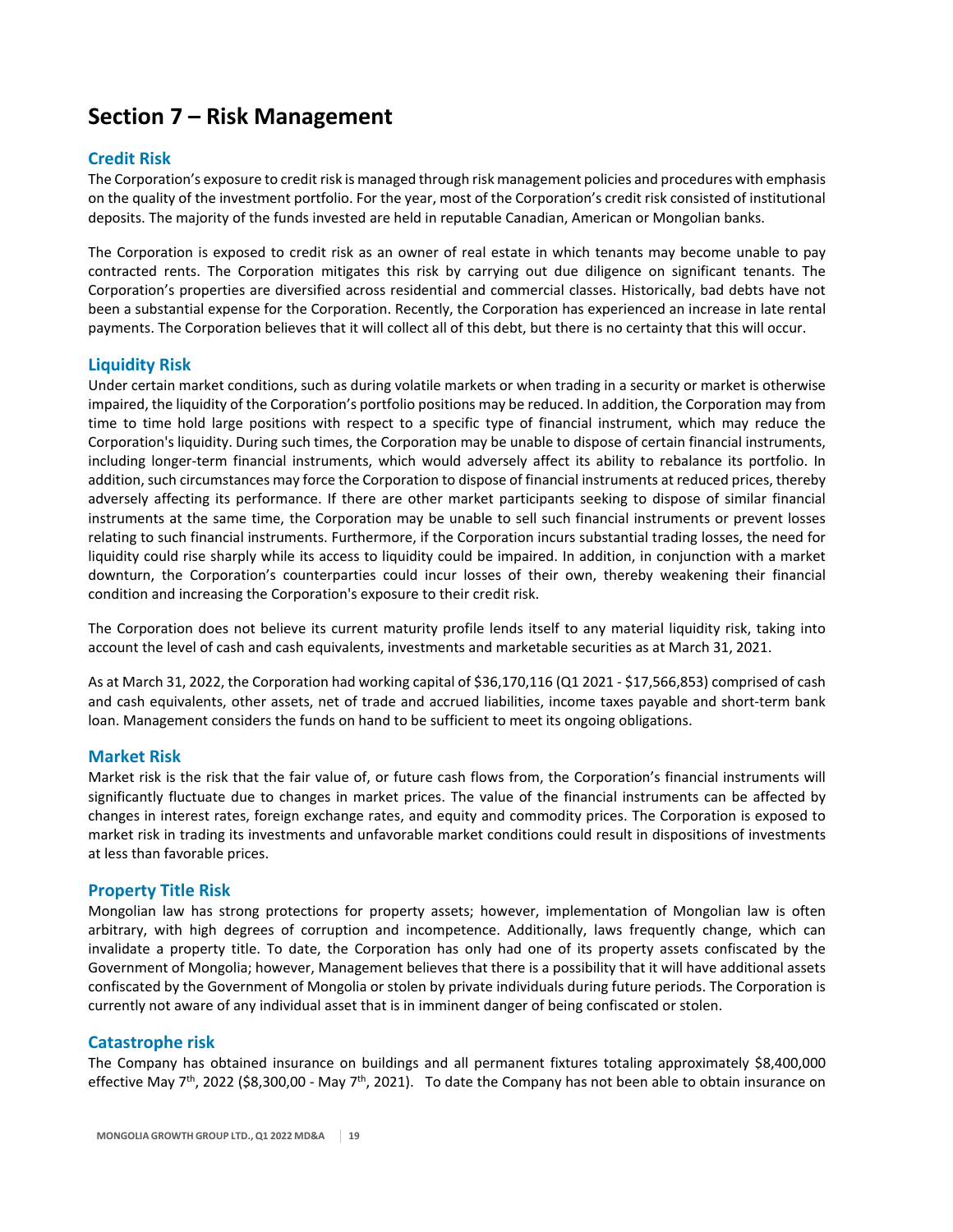its Puerto Rican property with value of \$978,593 at December 31, 2021. As the property is located adjacent to the ocean, it is at risk of significant hurricane damage or other natural disasters which could result in a significant impairment to its value.

# **Cryptocurrencies Risk**

Cryptocurrencies are measured at fair value less cost to sell. Cryptocurrency prices are affected by various forces including global supply and demand, interest rates, exchanges rates, inflation or deflation and political and economic conditions. Further, cryptocurrencies have no underlying backing or contracts to enforce recovery of invested amounts. The profitability of the Corporation is related to the current and future market price of cryptocurrencies; in addition, the Corporation may not be able to liquidate itsinventory of cryptocurrencies at its desired price if necessary. Investing in cryptocurrencies is speculative, prices are volatile, and market movements are difficult to predict. Supply and demand for such currencies change rapidly and are affected by a variety of factors, including regulation and general economic trends.

Cryptocurrencies have a limited history; their fair values have historically been volatile, and the value of cryptocurrencies held by the Corporation could decline rapidly. A decline in the market prices of cryptocurrencies could negatively impact the Corporation's future operations. Historical performance of cryptocurrencies is not indicative of their future performance.

Many cryptocurrency networks are online end‐user‐to‐end‐user networks that host a public transaction ledger (blockchain) and the source code that comprises the basis for the cryptographic and algorithmic protocols governing such networks. In many cryptocurrency transactions, the recipient or the buyer must provide its public key, which serves as an address for a digital wallet, to the seller. In the data packets distributed from cryptocurrency software programs to confirm transaction activity, each party to the transaction user must sign transactions with a data code derived from entering the private key into a hashing algorithm, which signature serves as validation that the transaction has been authorized by the owner of the cryptocurrency. This process is vulnerable to hacking and malware and could lead to theft of the Corporation's digital wallets and the loss of the Corporation's cryptocurrency.

Cryptocurrencies are loosely regulated and there is no central marketplace for exchange. Supply is determined by a computer code, not a central bank. Additionally, exchanges may suffer from operational issues, such as delayed execution, that could have an adverse effect on the Corporation.

The cryptocurrency exchanges on which the Corporation may trade on are relatively new and, in many cases, largely unregulated, and therefore may be more exposed to fraud and failure than regulated exchanges for other assets. Any financial, security, or operational difficulties experienced by such exchanges may result in an inability of the Corporation to recover money or cryptocurrencies being held on the exchange. Further, the Corporation may be unable to recover cryptocurrencies awaiting transmission into or out of the exchange, all of which could adversely affect an investment of the Corporation. Additionally, to the extent that the digital asset exchanges representing a substantial portion of the volume in digital asset trading are involved in fraud or experience security failures or other operational issues, such digital asset exchanges' failures may result in loss or less favorable prices of cryptocurrencies, or may adversely affect the Corporation, its operations, and its investments.

Furthermore, crypto‐exchanges comingle their client's assets in exchange wallets. When crypto‐assets are commingled, transactions are not recorded on the applicable blockchain ledger but are only recorded by the exchange. Therefore, there is a risk around the occurrence of transactions or existence of period end balances represented by exchanges.

## *Loss of access risk*

The loss of access to the private keys associated with the Corporation's cryptocurrency holdings may be irreversible and could adversely affect an investment. Cryptocurrencies are controllable only by an individual that possess both the unique public key and private key or keys relating to the "digital wallet" in which the cryptocurrency is held. To the extent a private key is lost, destroyed, or otherwise compromised and no backup is accessible the Corporation may be unable to access the cryptocurrency.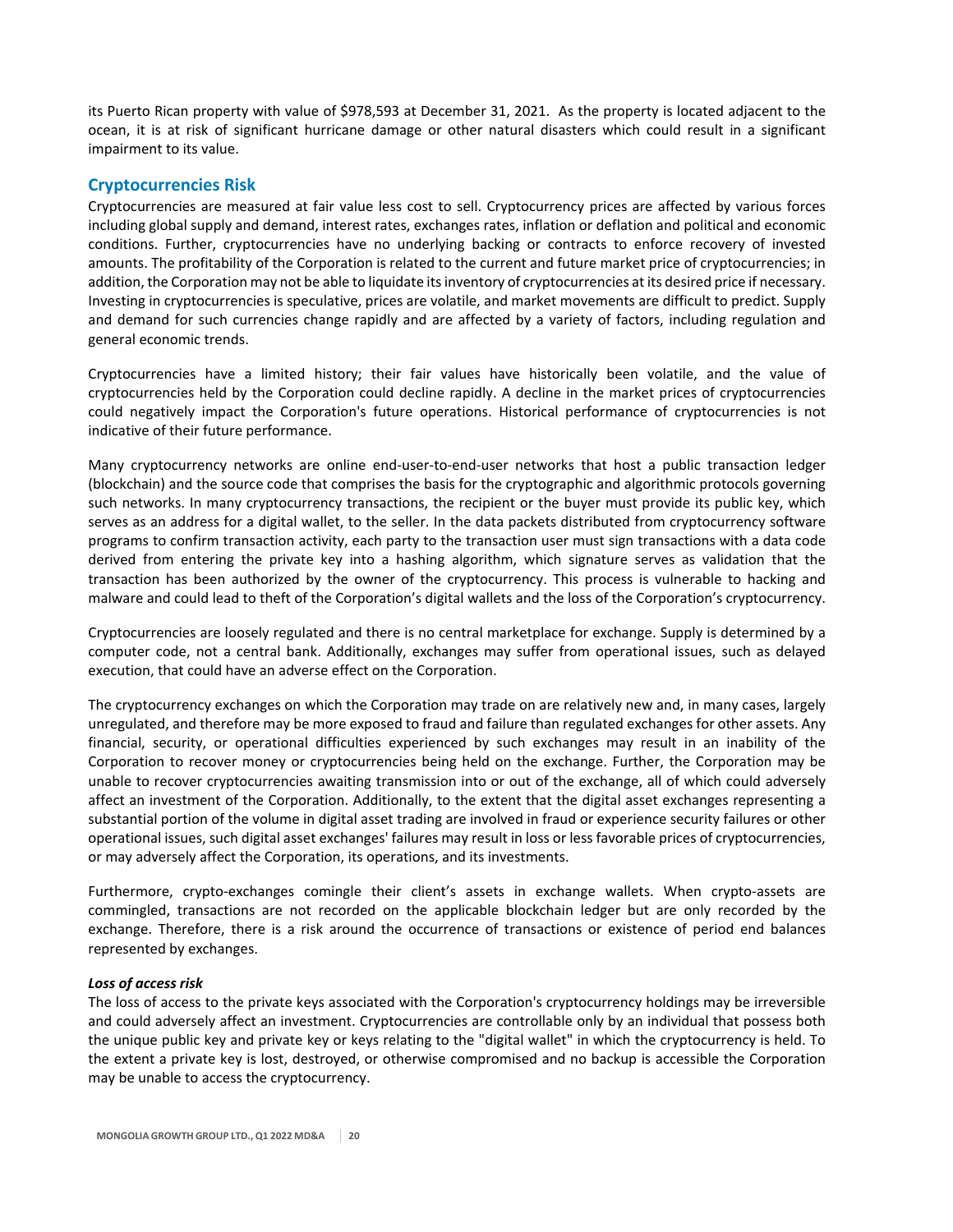#### *Irrevocability of transactions*

Cryptocurrency transactions are irrevocable and stolen or incorrectly transferred cryptocurrencies may be irretrievable. Once a transaction has been verified and recorded in a block that is added to the blockchain, an incorrect transfer or theft generally will not be reversible, and the Corporation may not be capable of seeking compensation.

#### *Hard fork and air drop risks*

Hard forks may occur for a variety of reasons including, but not limited to, disputes over proposed changes to the protocol, significant security breach, or an unanticipated software flaw in the multiple versions of otherwise compatible software. In the event of a hard fork in a cryptocurrency held by the Corporation, it is expected that the Corporation would hold an equivalent amount of the old and new cryptocurrency following the hard fork. Air drops occur when the promoters of a new cryptocurrency send amounts of the new cryptocurrency to holders of another cryptocurrency that they will be able to claim a certain amount of the new cryptocurrency for free. The Corporation may not be able to realize the economic benefit of a hard fork or air drop, either immediately or ever, for various reasons. For instance, the Corporation may not have any systems in place to monitor or participate in hard forks or airdrops.

## **Currency Risk**

The Corporation owns properties located in Mongolia and collects rental revenue in Mongolian Tögrög and is therefore subject to foreign currency fluctuations that may impact its financial position and results. Changes in the Mongolian Tögrög, U.S. dollar and Canadian dollar foreign currency exchange rates impact the fair value of securities denominated in Mongolian Tögrög and in U.S. dollars. The Corporation's rental revenues are received in Mongolian Tögrög while approximately half of the Corporation's expenses are incurred in U.S. and Canadian Dollars. Therefore, a depreciation in the Mongolian Tögrög against the US and Canadian Dollar will reduce net income. The exchange rate continues to be volatile and there is an expectation that volatility may continue for the foreseeable future.

## **Economic Volatility and Uncertainty**

Over the past few years, economic volatility and uncertainty around the world has contributed to dramatically restricted access to capital and reduced capital markets activity for more speculative businesses. Management believes that the Corporation has sufficient resources to carry on its business and remain a going concern.

MGG holds a large portion its assets, investments, and operations in the nation of Mongolia. Mongolia is presently experiencing drastic changes in its economy. Economic volatility and uncertainty in Mongolia could result in inflation, hyperinflation, economic stagnation, political extremism, and other similarly detrimental scenarios which could materially harm the Corporation.

Preliminary growth estimates according to the National Statistics Office for 2021 was an increase of 1.4% year‐over‐ year, while inflation estimates were 13.4% according to Mongol Bank. Management cautions investors that official economic numbers often deviate materially from actual underlying economic conditions. Additionally, the Corporation is not able to accurately predict the ultimate impact of COVID‐19 on the economy of Mongolia.

Depending on the requirements of MGG's businesses, additional funds may be required to be raised in the capital markets and there is no guarantee that sufficient funds raised will be available to complete a financing required to augment the Corporation's operations.

The Corporation is currently suffering the effects of Covid‐19 on both its property portfolio and investment portfolio. There can be no certainty as to the ultimate impact caused by Covid‐19 or the government's response to it in Mongolia and globally.

## **Risks and Uncertainties**

The Corporation, as part of its operations, carries financial instruments consisting of cash and cash equivalents, investments and marketable securities, accounts receivable, and trade payables and accrued liabilities. It is Management's opinion that the Corporation is not exposed to significant credit, interest or currency risks arising from these financial instruments except as otherwise disclosed in the notes to the Consolidated Financial Statements.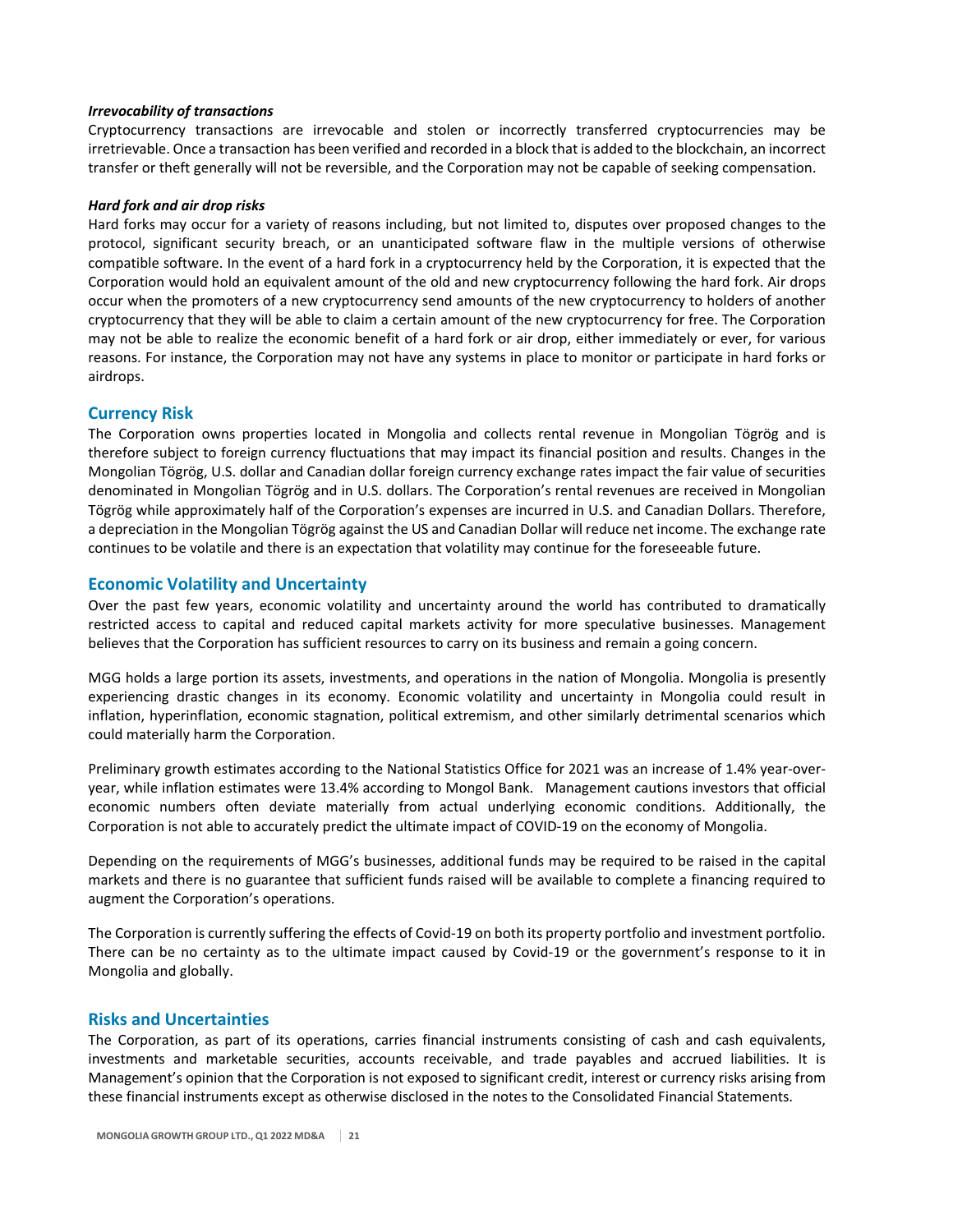Further information related to Mongolia Growth Group Ltd. and the risks and uncertainties of MGG is filed on the System for Electronic Document Analysis and Retrieval ("SEDAR") and can be reviewed at www.sedar.com.

## **Financial Instruments**

The Corporation's financial instruments consist of cash and cash equivalents, investments and marketable securities, accounts receivable and trade and accrued payables. The Corporation is subject to interest risk as it earns interest income from its cash deposits. It is Management's opinion that the Corporation is not exposed to significant credit risks arising from these financial instruments and that the fair value of these financial instruments approximates their carrying values. Management believes that there are material currency risks associated with certain Financial Instruments of the Corporation as they are held in Mongolian Tögrög. For further discussion of financial instrument risks, see the Insurance and Financial Risk Management note (Note 17 on December 31, 2021 Financial Statements).

Unless the context otherwise requires, references to the "Corporation" include the Corporation and its subsidiaries and affiliates collectively.

## **Changes in Investment Strategies**

The Corporation may alter its investment strategies and restrictions without prior approval by shareholders to adapt to changing circumstances.

#### **Possible Negative Impact of Regulation**

The regulatory environment is evolving and changes to it may adversely affect the Corporation. To the extent that regulators adopt practices of regulatory oversight that create additional compliance, transaction, disclosure or other costs for the Corporation, returns of the Corporation may be negatively affected. In addition, the regulatory or tax environment for securities, derivatives and related instruments is evolving and may be subject to modification by government or judicial action that may adversely affect the value of the investments held by the Corporation. The effect of any future regulatory or tax change on the Corporation is impossible to predict.

#### **Property Specific Risk**

The Corporation currently has a standing agreement with the owner of a 42 sq. meter apartment in Mongolia which has been included in one of the Corporation's properties classified as land and development. The agreement entitles the owner of the apartment to 84 sq. meters of space on the first floor of a new building to be built on this land. In this agreement, the Corporation had an obligation to complete the construction of a new building by the end of 2017 and the agreement was not extended. A liability of \$250,461 (Q4 2021 - \$263,667) is currently included in the Corporation's balance sheet to reflect this liability. In addition, the Corporation has recognized a \$995,949 unrealized fair value loss on this property in excess of the fair value adjustment calculated using the valuation approaches described. This adjustment is Management's estimate of the market's perception of the risk related to this agreement. While the Corporation has received legal advice that it is not at a substantial risk of losing the property in question, interpretations of Mongolian law can be varied and arbitrary. The Corporation cautions investors that should it lose this property, it would result in a material reduction in the Corporation's overall assets and fair value (3.3 million dollars current carrying value). In addition, there is the potential that the 84 sq. meter liability could inhibit the sale or development of this asset in future periods. The Corporation was not able to obtain any insurance on its Puerto Rican property. There is a risk that the property could be significantly or completely impaired in the event of a hurricane, earthquake or any other natural disaster.

#### **PFIC Risk**

The Corporation has not undertaken an analysis to determine if it is a Passive Foreign Income Company (PFIC) under United States tax statutes, nor does it intend to. US shareholders are advised to consult with tax professionals to determine the risks and potential penalties that could be applicable if the Corporate is determined to be a PFIC.

#### **Use of Derivatives**

The Corporation may use derivative instruments. The use of derivatives in general presents additional risks to those applicable to trading only in the underlying assets. To the extent of the Corporation's investment in derivatives it may take a credit risk with respect to parties with whom it trades and may also bear the risk of settlement default. When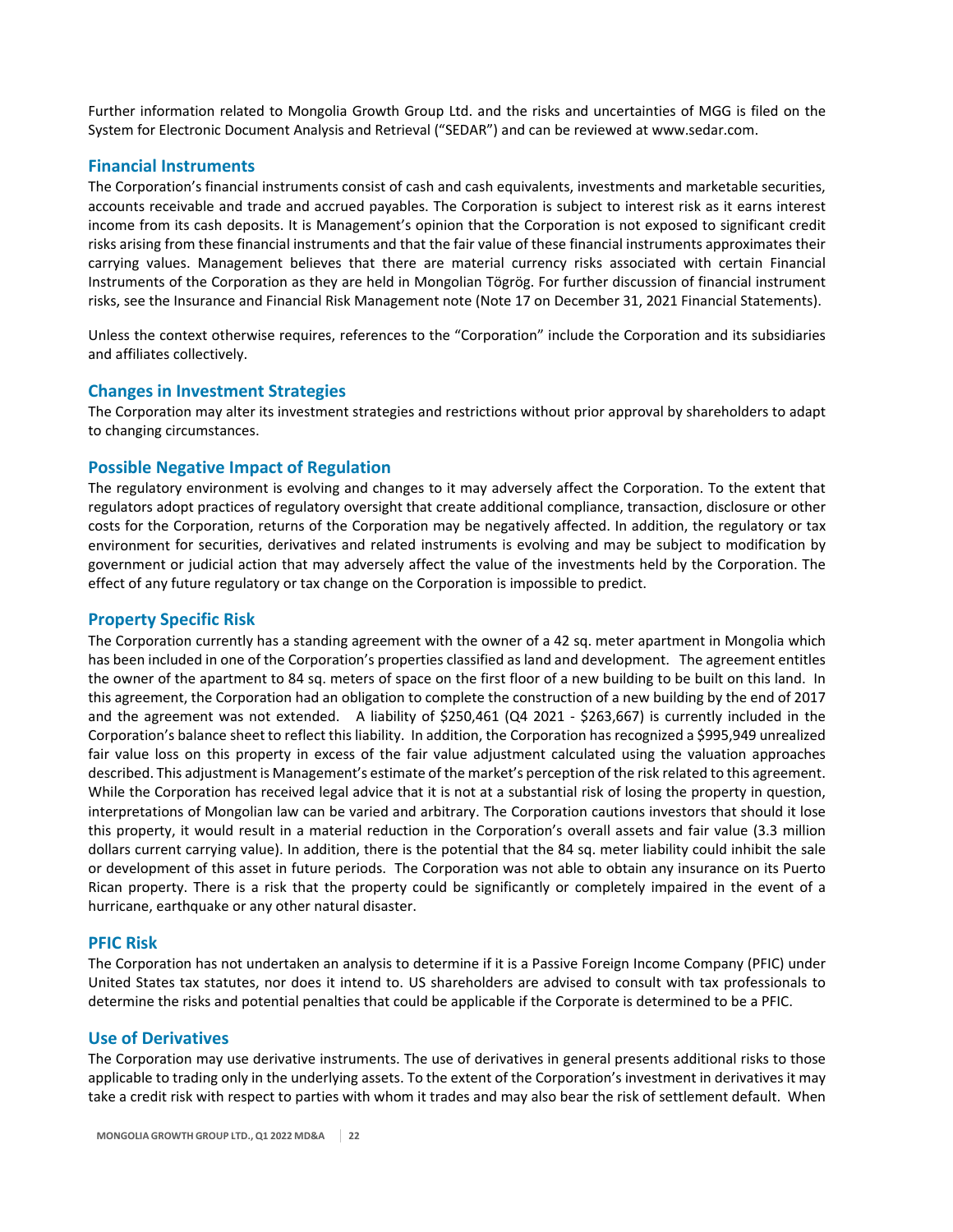used for hedging purposes, an imperfect or variable degree of correlation between price movements of the derivative instrument and the underlying investment sought to be hedged may prevent the Corporation from achieving the intended hedge effect or expose the Corporation to the risk of loss. In addition, derivative instruments may not be liquid at all times so that in volatile markets the Corporation may not be able to close out a position without incurring a loss. No assurance can be given that short sales, hedging, leverage and other techniques and strategies utilized by the Corporation to hedge its exposure will not result in material losses.

## **Custody Risk and Broker or Dealer Insolvency**

The Corporation does not control the custodianship of all of its assets. The Corporation's assets will be held in one or more accounts maintained for the Corporation by its broker or brokers. Such brokers are subject to various laws and regulations in various jurisdictions that are designed to protect their customers in the event of their insolvency. However, the practical effect of these laws and their application to the Corporation's assets are subject to substantial limitations and uncertainties. Because of the large number of entities and jurisdictions involved and the range of possible factual scenarios involving the insolvency of a broker or any sub-custodians, agents or affiliates, it is impossible to generalize about the effect of their insolvency on the Corporation and its assets. Investors should assume that the insolvency of any of the brokers or such other service providers would result in the loss of all or a substantial portion of the Corporation's assets held by or through such brokers and/or the delay in the payment of withdrawal proceeds. The Corporation's cryptocurrency is currently being held at Kraken Custody. There is a risk that the custodian loses the Corporation's cryptocurrency. Refer to the cryptocurrency risk section for further cryptocurrency risks.

## **Investment and Trading Risks in General**

All trades made by the Corporation risk the loss of capital. The Corporation may utilize trading techniques or instruments, which can, in certain circumstances, maximize the adverse impact to which a client's account may be subject. No guarantee or representation is made that the Corporation's investment program will be successful, and investment results may vary substantially over time. Many unforeseeable events, including actions by various government agencies, and domestic and international economic and political developments may cause sharp market fluctuations which could adversely affect the Corporation's portfolio and performance.

## **General Economic and Market Conditions**

The success of the Corporation's activities may be affected by general economic and market conditions, such as interest rates, availability of credit, inflation rates, economic uncertainty, changes in laws, and national and international political circumstances. These factors may affect the level and volatility of securities prices and the liquidity of the Corporation's investments. Unexpected volatility or illiquidity could impair the Corporation's profitability or result in losses.

#### **Issuer–Specific Changes**

The value of an individual security or particular type of security can be more volatile than and can perform differently from the market as a whole.

## **Portfolio Turnover**

The Corporation has not placed any limits on the rate of portfolio turnover and portfolio securities may be sold without regard to the time they have been held when, in the opinion of the Corporation, investment considerations warrant such action. A high rate of portfolio turnover involves correspondingly greater expenses than a lower rate.

## **Liquidity of Underlying Investments**

Some of the securities in which the Corporation may invest may be thinly traded. There are no restrictions on the investment of the Corporation in illiquid securities. It is possible that the Corporation may not be able to sell or repurchase significant portions of such positions without facing substantially adverse prices. If the Corporation is required to transact in such securities before its intended investment horizon, the performance of the Corporation could suffer.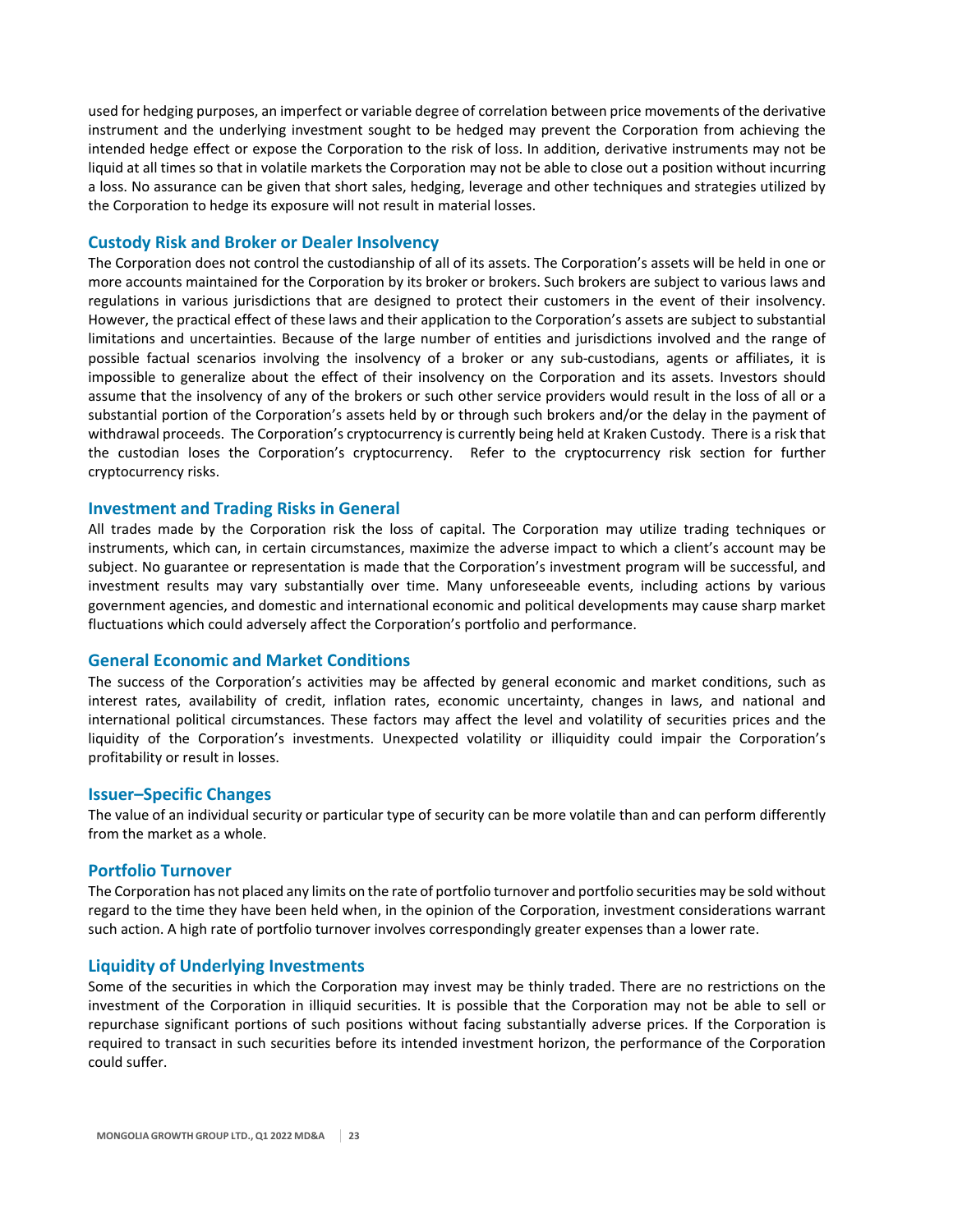# **Highly Volatile Markets**

The prices of financial instruments in which the Corporation's assets may be invested can be highly volatile and may be influenced by, among other things, specific corporate developments, interest rates, changing supply and demand relationships, trade, fiscal, monetary and exchange control programs and policies of governments, and national and international political and economic events and policies. The Corporation is subject to the risk of the failure of any of the exchanges on which the Corporation's positions trade or of their clearinghouses.

## **Emerging Markets**

The Corporation may invest in the securities of companies which operate in some emerging markets. Operating in emerging markets involves additional risks because companies in emerging markets may be less regulated and not subject to the same standards, reporting practices and disclosure requirementsthat apply in more developed markets. In addition, some emerging markets and legal systems may not adequately protect investor rights.

# **Small‐ to Medium‐ Capitalization Companies**

The Corporation may invest a portion of its assets in the securities of companies with small‐ to medium‐sized market capitalizations. While the Corporation believes these investments often provide significant potential for appreciation, those securities may involve higher risks in some respects than do investments in securities of larger companies. For example, while smaller companies generally have potential for rapid growth, they often involve higher risks because they may lack the management experience, financial resources, product diversification, and competitive strength of larger companies. In addition, in many instances, the frequency and volume of their trading may be substantially less than is typical of larger companies. As a result, the securities of smaller companies may be subject to wider price fluctuations. When making large sales, the Corporation may have to sell portfolio holdings at discounts from quoted prices or may have to make a series of small sales over an extended period of time due to the trading volume of smaller Corporation securities.

## **Fixed Income Securities**

The Corporation may occasionally invest in bonds or other fixed income securities of issuers, including, without limitation, bonds, notes and debentures issued by corporations. Fixed income securities pay fixed, variable or floating rates of interest. The value of fixed income securities in which the Corporation invests will change in response to fluctuations in interest rates. In addition, the value of certain fixed-income securities can fluctuate in response to perceptions of credit worthiness, political stability or soundness of economic policies. Fixed income securities are subject to the risk of the issuer's inability to meet principal and interest payments on its obligations (i.e., credit risk) and are subject to price volatility due to such factors as interest rate sensitivity, market perception of the creditworthiness of the issuer and general market liquidity (i.e., market risk). If fixed income investments are not held to maturity, the Corporation may suffer a loss at the time of sale of such securities.

## **Equity Securities**

To the extent that the Corporation holds equity portfolio investments, or short positions in equities, it will be influenced by stock market conditions in those jurisdictions where the securities held by the Corporation, are listed for trading, and by changes in the circumstances of the issuers whose securities are held by the Corporation.

## **Options**

Selling call and put options is a highly specialized activity and entails greater than ordinary investment risk. The risk of loss when purchasing an option is limited to the amount of the purchase price of the option; however, investment in an option may be subject to greater fluctuation than an investment in the underlying security. In the case of the sale of an uncovered option there can be potential for an unlimited loss. To some extent this risk may be hedged by the purchase or sale of the underlying security.

## **Shorting**

Selling a security short ("shorting") involves borrowing a security from an existing holder and selling the security in the market with a promise to return it at a later date. Should the security increase in value during the shorting period, losses will incur to the Corporation. There is in theory no upper limit to how high the price of a security may go.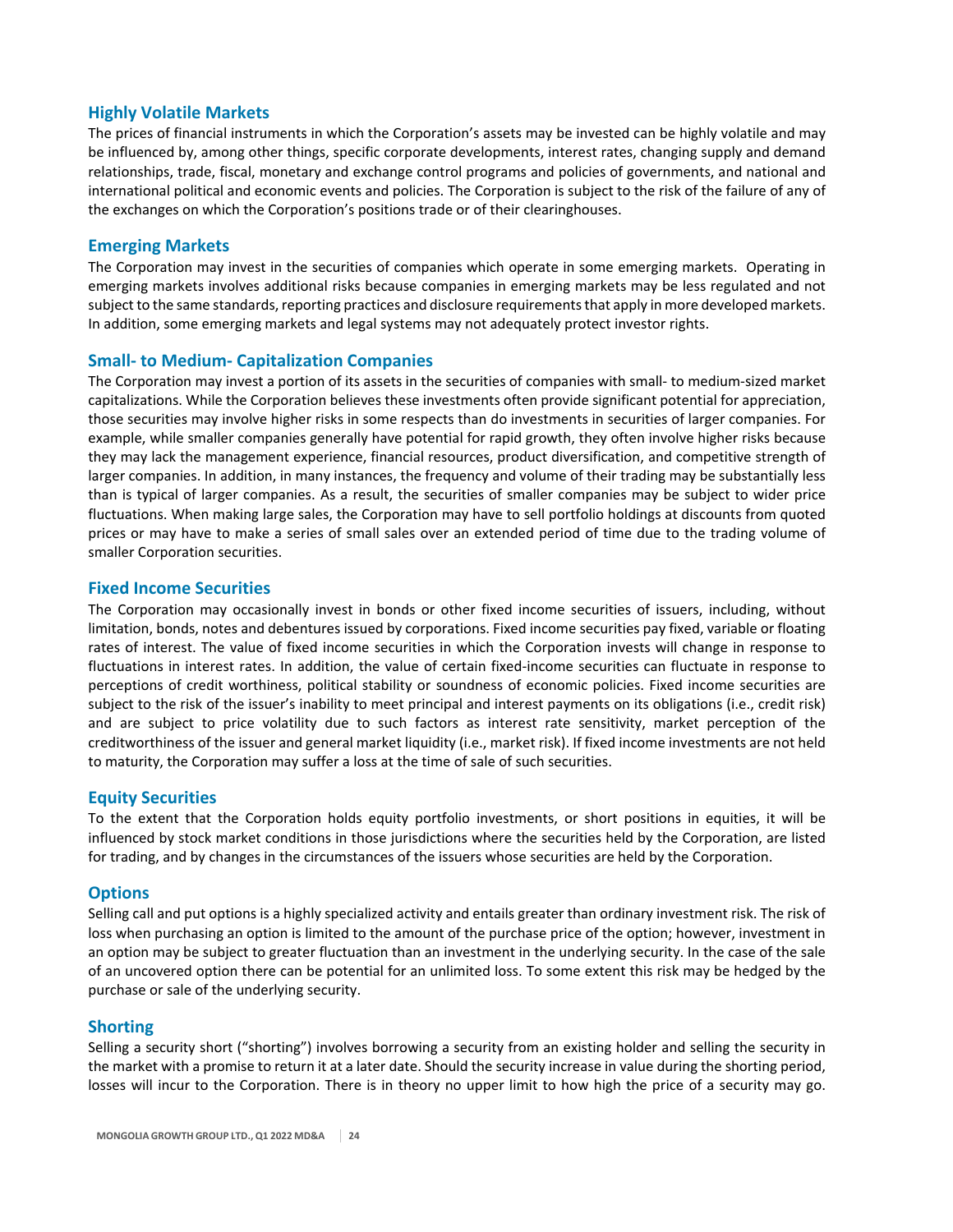Another risk involved in shorting is the loss of a borrow; a situation where the lender of the security requests its return. In caseslike this, the Corporation must either find securitiesto replace those borrowed orstep into the market and repurchase the securities. Depending on the liquidity of the security shorted, if there are insufficient securities available at current market prices, the Corporation may have to bid up the price of the security in order to cover the short position, resulting in losses to the Corporation.

## **Trading Costs**

The Corporation may engage in a high rate of trading activity resulting in correspondingly high costs being borne by the Corporation.

## **Currency and Exchange Rate Risks**

The Corporation's assets will be denominated in multiple currencies. The Corporation will report their results in Canadian dollars. The Corporation expects to report allocations of profit and loss for income tax purposes in Canadian dollars. Changes in currency exchange rates may affect the value of the Corporation's portfolio and the unrealized appreciation or depreciation of investments.

## **Leverage**

The Corporation may use financial leverage by borrowing funds against the assets of the Corporation. Leverage increases both the possibilities for profit and the risk of loss for the Corporation. From time to time, the credit markets are subject to periods in which there is a severe contraction of both liquidity and available leverage. The combination of these two factors can result in leveraged strategies being required to sell positions typically at highly disadvantageous prices in order to meet margin requirements, contributing to a general decline in a wide range of different securities. Illiquidity can be particularly damaging to leveraged strategies because of the essentially discretionary ability of dealers to raise margin requirements, requiring leveraged strategy to attempt to sell positions to comply with such requirements at a time when there are effectively no buyers in the market at all or at any but highly distressed prices. These market conditions have in the past resulted in major losses. Such conditions, although unpredictable, can be expected to recur.

## **Future Acquisitions and Business Diversification**

Management is currently evaluating future acquisitions of businesses and operating assets that are not related to investments within Mongolia. There can be no certainty that the Corporation will acquire any business. Additionally, if the Corporation acquires part or all of a business outside of Mongolia, it may dilute Management's focus on current operations within Mongolia. Additionally, shareholders who desire a Mongolia focused investment vehicle may sell shares of the Corporation if they do not desire investments outside of Mongolia. There can be no certainty that the Corporation can raise adequate funding to finance an acquisition of a business outside of Mongolia or that diversification of the Corporation's business is in the best interest of the Corporation. Capital spent on researching businesses outside of Mongolia will increase operating expenses and operating losses as long as such due diligence is ongoing.

## **Internal Controls over Financial Reporting**

Changes in securities laws no longer require the Chief Executive Officer and Chief Financial Officer of junior reporting issuers to certify that they have designed internal control over financial reporting, or caused it to be designed under their supervision, to provide reasonable assurance regarding the reliability of financial reporting and the preparation of financial statements for external purposes in accordance with IFRS.

Instead, an optional form of certification has been made available to junior reporting issuers and has been used by the Corporation's certifying officers since December 31, 2013 annual filings. The new certification reflects what the Corporation considers to be a more appropriate level of CEO and CFO certification given the size and nature of the Corporation's operations. This certification requires the certifying officers to state that: they have reviewed the interim MD&A and consolidated financial statements; they have determined that there is no untrue statement of a material fact, or any omission of material fact required to be stated which would make a statement or its omission misleading in light of the circumstances under which it was made within the interim MD&A and consolidated financial statements; based on their knowledge, the interim filings, together with the other financial information included in